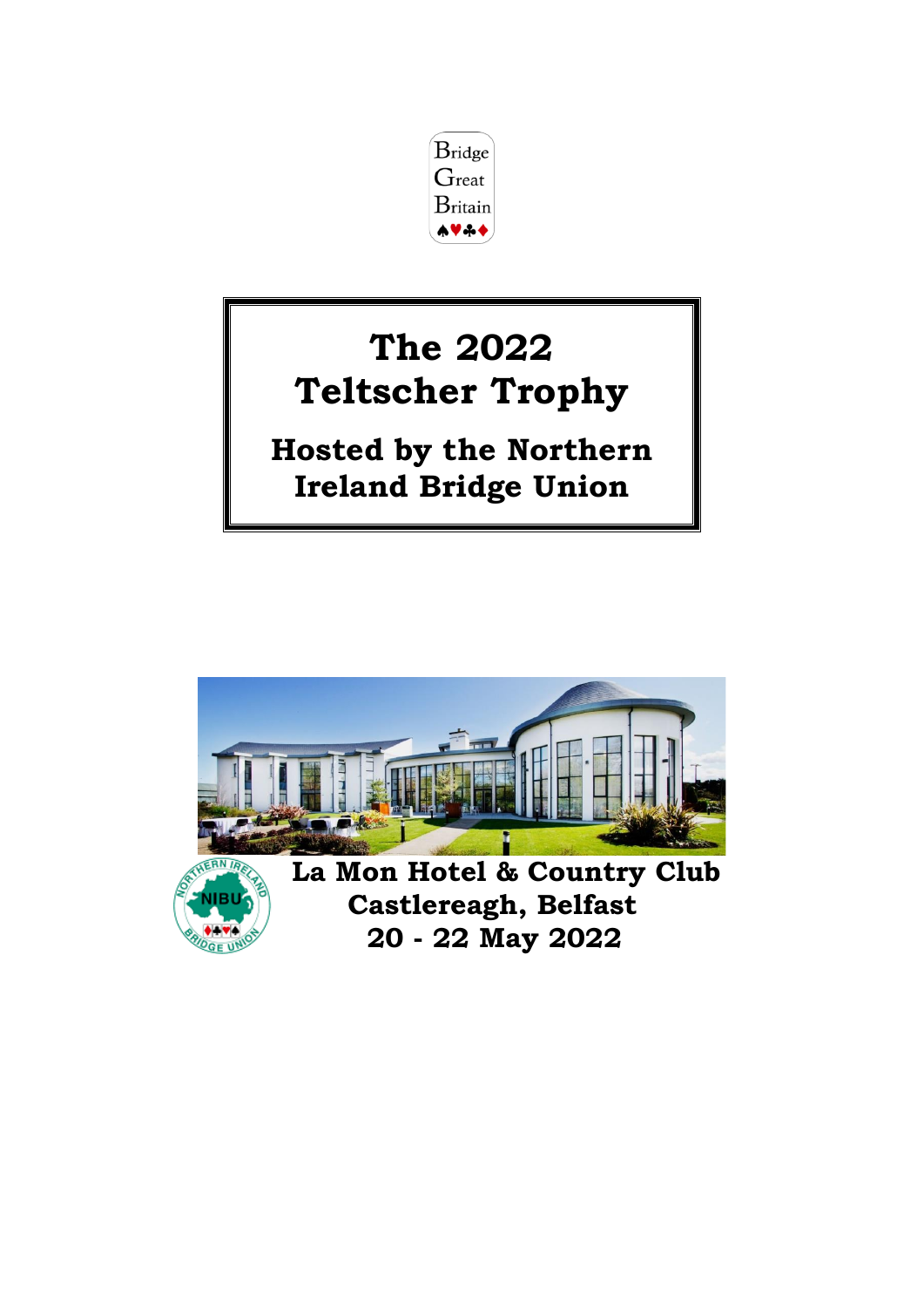# **The Teltscher Trophy Brief History**



The Senior Camrose was inaugurated in 2008 when Patrick Jourdain persuaded Bernard Teltscher to sponsor the event for the first five years.

Each nation provided a team and Bernard was allowed a team of his own, known variously as "Patron's Team" "England 2" and "Great Britain". The early matches were organised by Sandra Claridge in Oxford and featured Tony Priday in the Patron's team.

Bernard in fact sponsored the event for six years. Then sponsors from the home nations stepped in starting with Northern Ireland who invited Bernard to play one more time as Great Britain. The following year the event was played in Ireland with an Irish sponsor. Then Bernard returned for one more appearance as English sponsor in 2016.

Bernard's team won the weekend twice. However, since they did not represent a Home Nation, the team was not allowed to 'own' the Trophy. On both occasions Scotland finished second and were declared Senior Camrose winners.

Since 2017 there has been a second team from the home nation but the tradition of sponsorship has faded and the format of the event is very similar to the other Camrose series. England has won the Trophy 6 times; Scotland 4 times (twice coming second behind the Patron); Ireland 3 times and Wales once.

*Many thanks to Liz Magowan for providing the above information. Congratulations to Liz on being appointed Chairperson of Bridge Great Britain (BGB).*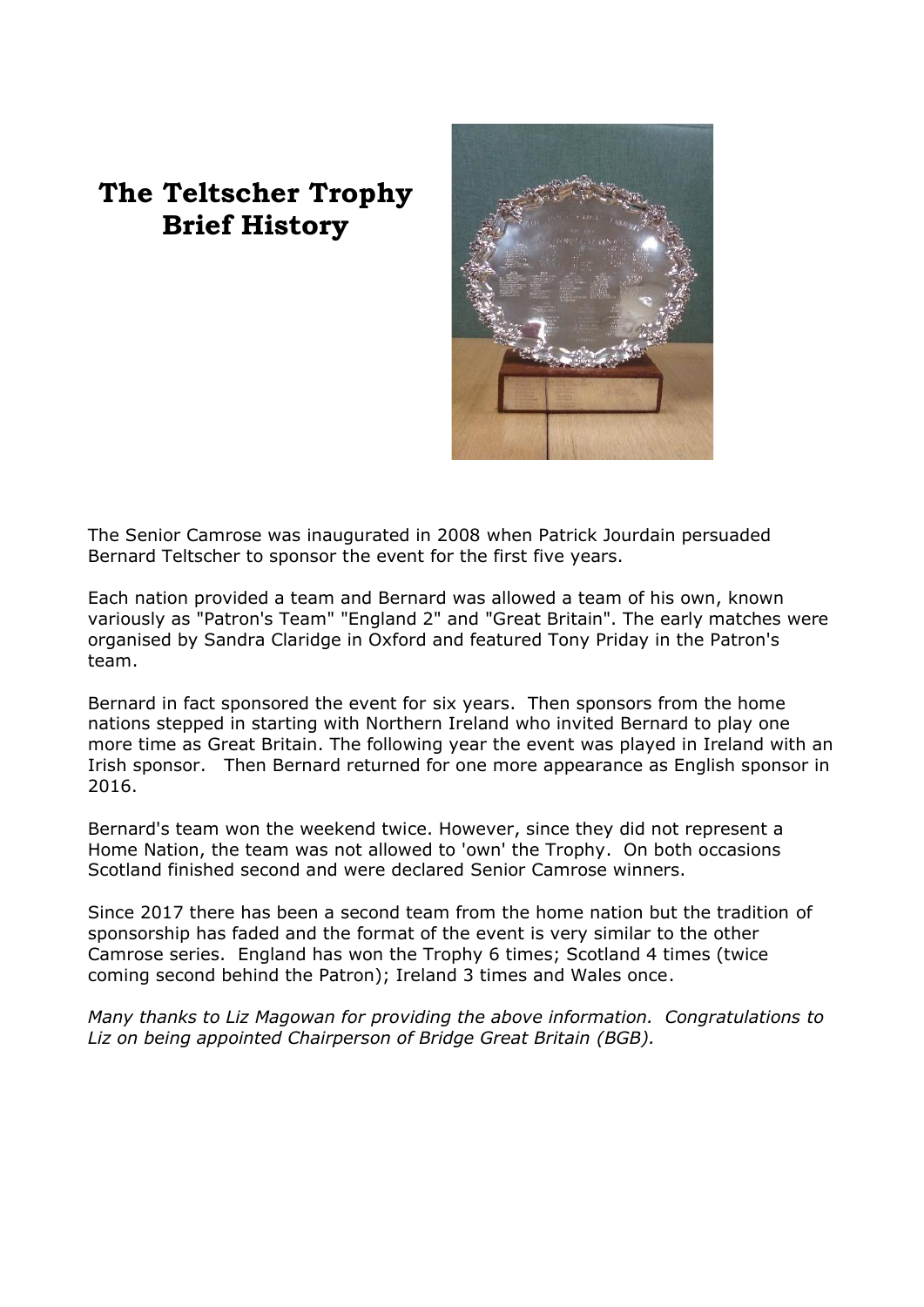# **2022 Teltscher Trophy**

#### **hosted by**

# **The Northern Ireland Bridge Union**

#### **Welcome to Northern Ireland**

Bridge Great Britain and the Northern Ireland Bridge Union extend to all a warm welcome to the Teltscher Trophy.

The venue is the La Mon Hotel and Country Club, a superb family owned 4 Star Hotel located 15 minutes from Belfast city centre yet nestled away in the countryside. There is a Vugraph theatre for spectators to watch the action live whilst listening to expert and instructive commentary.

#### **Officials**

| Match Manager           | Helen Hall               |
|-------------------------|--------------------------|
| Assistant Match Manager | Anne Hassan              |
| Director in Charge      | Fearghal O'Boyle         |
| Assistant Director      | <b>Mairead Basquille</b> |

#### **RealBridge BroadcastingTeam**

Liz Scott (Organiser), Ken Hammond, Joan Baird, Sandie Millership, Ian Lindsay, Anne Fitzpatrick, Paul Porteous, Norma Irwin, Toni Sproule, Ray Tully, Jim McGilly and William Dukelow.

#### **Refreshments**

Refreshments for players and officials will be served in the Milford Suite at the following times:

Friday 17:30 Buffet Meal

Saturday 14:30 Light Lunch

20:30 Dinner

Sunday 14:30 Light Lunch 20:00 Reception and Dinner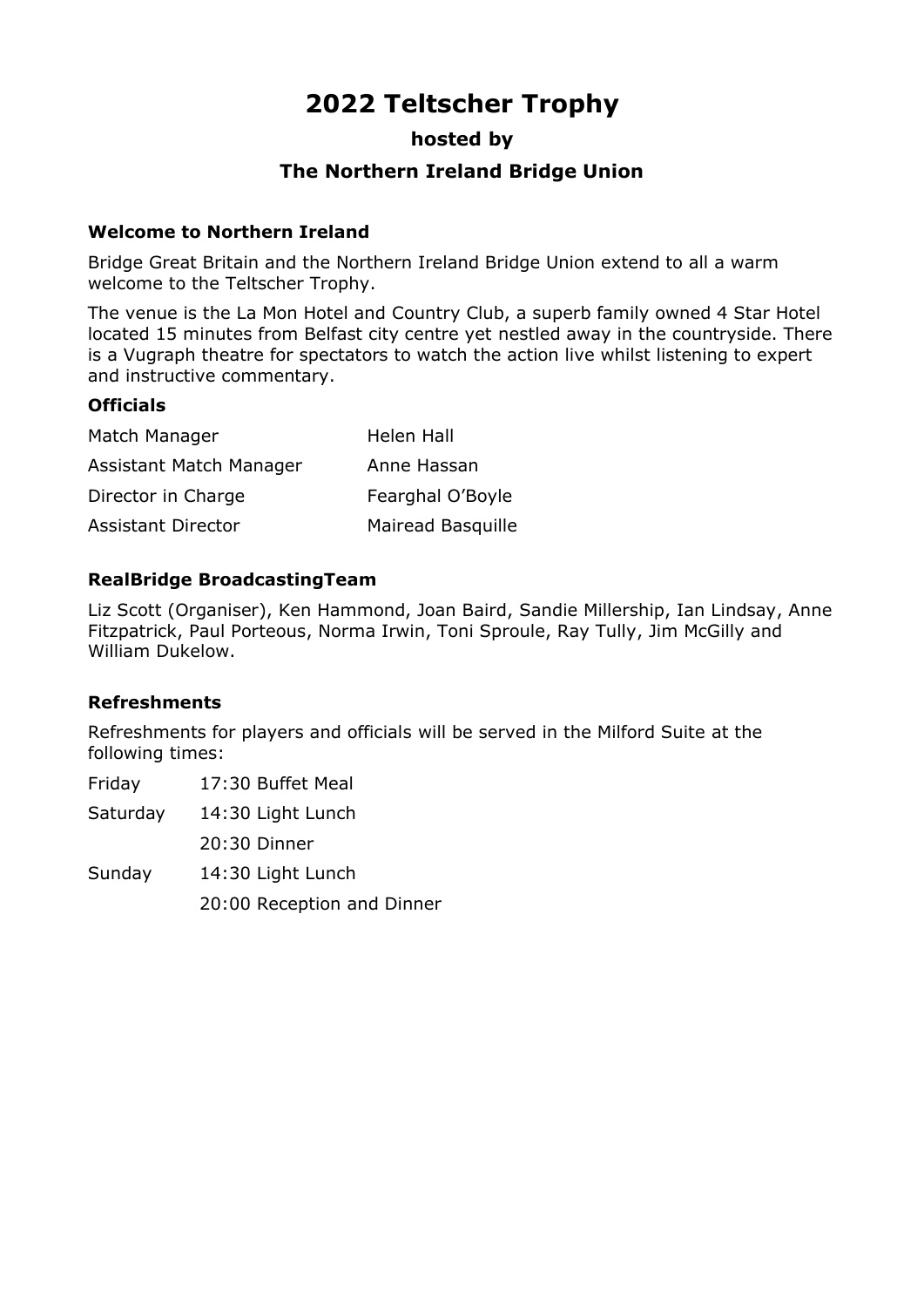# **2022 TELTSCHER TROPHY MATCH SCHEDULE**

| <b>FRIDAY</b>   |                 | <b>TABLE 1</b>                                                     | <b>TABLE 2</b>                                  | <b>TABLE 3</b>          |  |  |  |
|-----------------|-----------------|--------------------------------------------------------------------|-------------------------------------------------|-------------------------|--|--|--|
| Friday          | 17.30           | <b>Buffet Dinner</b>                                               |                                                 |                         |  |  |  |
| Match 1A        | 19.00-21.10     | Scotland v<br>Wales                                                | N Ireland v<br><b>NIBU</b>                      | England v<br>Ireland    |  |  |  |
| Match 1B        | 21.25-23.35     | Scotland v<br>Wales                                                | England v<br>Ireland                            |                         |  |  |  |
| <b>SATURDAY</b> |                 |                                                                    |                                                 |                         |  |  |  |
| Match 2A        | $10.00 - 12.10$ | Ireland v<br>N Ireland                                             | England v<br>Wales v<br>Scotland<br><b>NIBU</b> |                         |  |  |  |
| Match 2B        | 12.25-14.35     | Ireland v<br>N Ireland                                             | England v<br>Scotland                           | Wales v<br><b>NIBU</b>  |  |  |  |
|                 |                 |                                                                    | Lunch                                           |                         |  |  |  |
| Match 3A        | 15.20-17.30     | NIBU v<br>Ireland                                                  | Wales v<br>England                              | N Ireland v<br>Scotland |  |  |  |
| <b>Match 3B</b> | 17.45-19.55     | Wales v<br>NIBU v<br>Ireland<br>England                            |                                                 | N Ireland v<br>Scotland |  |  |  |
|                 | 20.30           | <b>Buffet Meal</b>                                                 |                                                 |                         |  |  |  |
| <b>SUNDAY</b>   |                 |                                                                    |                                                 |                         |  |  |  |
| Match 4A        | $10.00 - 12.10$ | England v<br>N Ireland                                             | Ireland v<br>Wales                              | NIBU v<br>Scotland      |  |  |  |
| Match 4B        | 12.25-14.35     | Ireland v<br>England v<br>N Ireland<br>Wales                       |                                                 | NIBU v<br>Scotland      |  |  |  |
|                 |                 | Lunch                                                              |                                                 |                         |  |  |  |
| Match 5A        | 15.20-17.30     | Wales v<br>N Ireland                                               | Scotland v<br>NIBU v<br>Ireland<br>England      |                         |  |  |  |
| <b>Match 5B</b> | 17.45-19.55     | Scotland v<br>Wales v<br>NIBU v<br>N Ireland<br>England<br>Ireland |                                                 |                         |  |  |  |
|                 | 20.30           | <b>Reception &amp; prize-giving dinner</b>                         |                                                 |                         |  |  |  |

The team printed first in the schedule sits North-South in the Open Room and East-West in the Closed Room throughout the match.

In the first stanza, the Captain of the second-named team nominates his pairs first; in the second stanza the first-named Captain nominates first.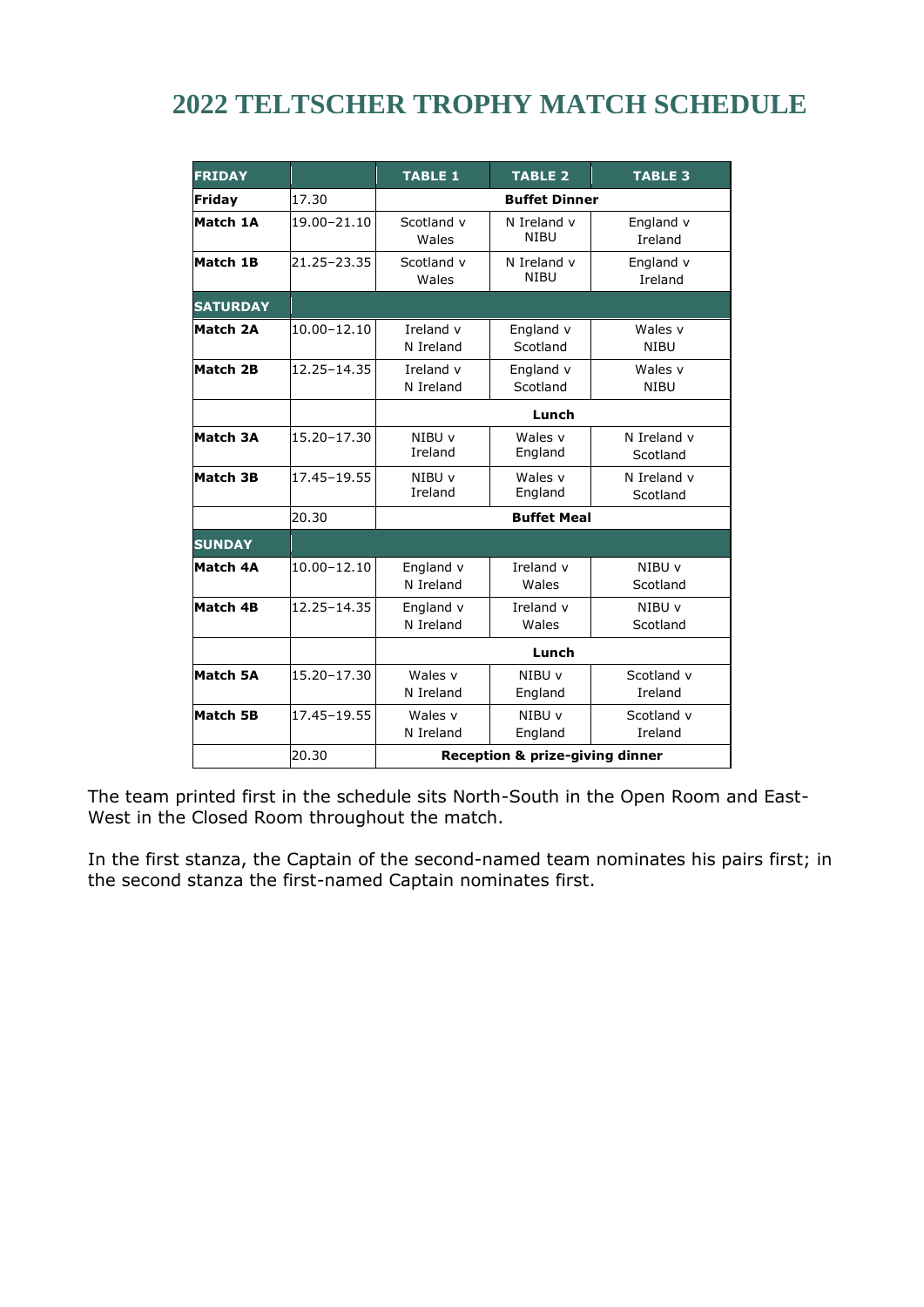# **The Teltscher Trophy**

#### **Format**

The Teltscher Trophy comprises six teams, the sixth team being fielded, in rotation, by the country hosting the final weekend. In 2022 Northern Ireland fields two teams, one as "Northern Ireland" the other as "NIBU".

Five head-to-head matches of 32 boards in 16-board stanzas, the 2 teams from Northern Ireland play against each other in the first match.

Teams consist of a maximum of 6 players. The team printed first in the schedule sits North-South in the Open Room and East-West in the Closed Room throughout the match.

Seating rights alternate between the two teams. In the first stanza the Captain of the second-named team nominates his/her pairs first; in the second stanza the firstnamed Captain nominates first.

#### **Systems and Conventions**

The Teltscher Trophy is considered to be a "Category 2" event as defined within the World Bridge Federation Systems Policy.

#### **Public presentation**

In any one session, three matches are in progress. The play in each match is broadcast on the internet via RealBridge and selected matches are shown in the Viewing Theatre.

The other option for spectators is to watch live in the Open Room. Spectators are subject to the regulations set out below. Entry to the Closed Room is prohibited.

#### **Smoking and Alcohol**

Please note that smoking is not permitted anywhere in the hotel. In addition the consumption of alcohol is not permitted in the playing areas.

#### **Mobile Phones**

Mobile phones and electronic devices capable of communication must be switched off in the playing area and be visible at the table at all times. Any player leaving the playing table prior to completion of the session must leave his mobile phone and electronic devices at the table. Spectators in the Vugraph theatre are requested to ensure that mobile phones are switched off.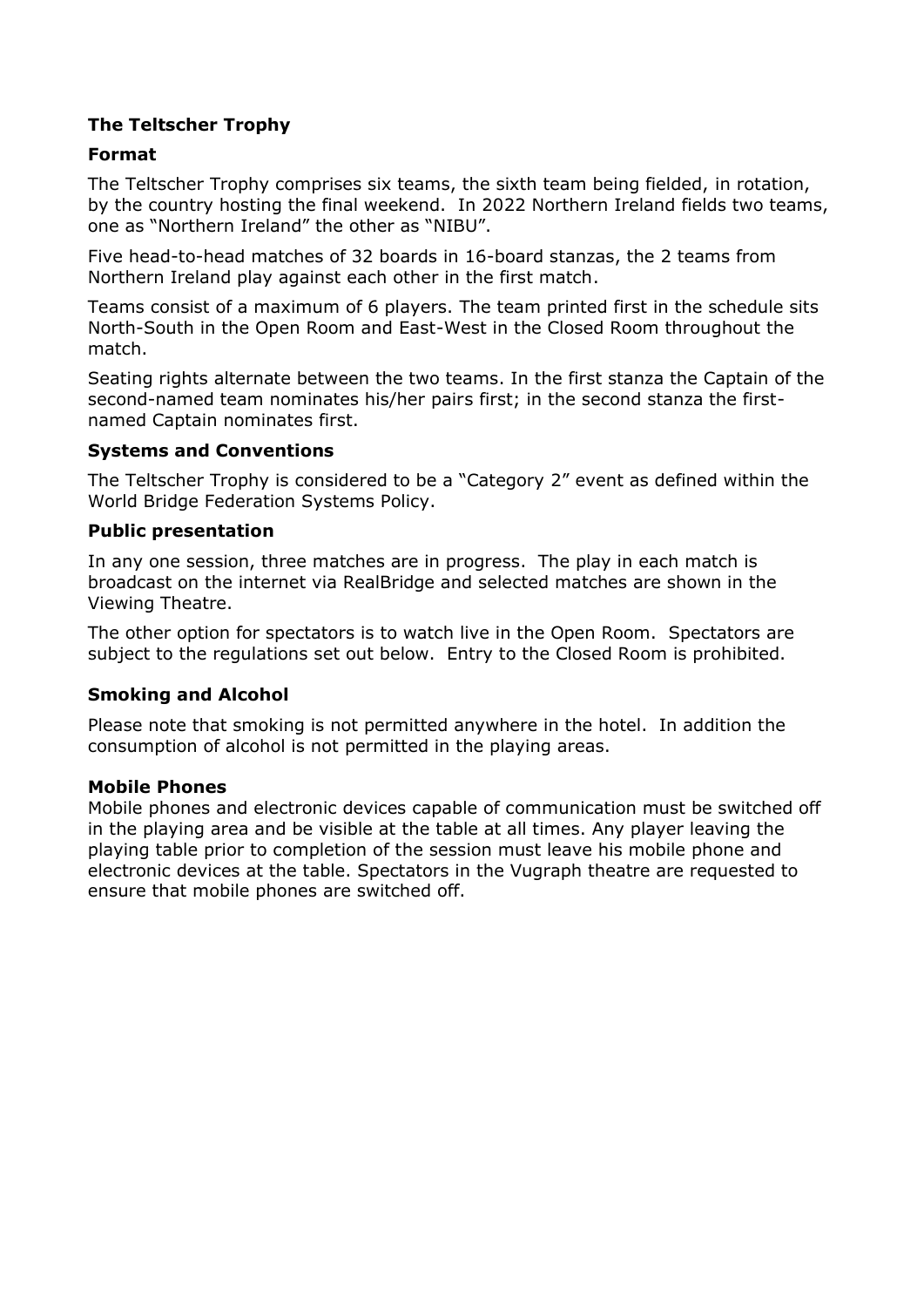### **Regulations for Open Room Spectators**

You may watch the players live in the Open Room provided you observe the following rules:

- A spectator may not enter the Open Room while play is in progress. This also applies even if a match has started before the advertised starting time.
- If a spectator leaves the Open Room while play is in progress, he may not return until the play session (i.e. the match) has been completed.
- During play in the Open Room spectators must refrain from mannerisms or remarks and must not converse with a player or display any reaction to bidding or play.
- Spectators are permitted to observe the cards of one player only.
- A spectator should be seated behind a single player and may not get up to walk round the table or seek to look at the cards of any other player.
- Spectators are not permitted to sit where they can see the screen of the BBO operator covering the internet match.
- Spectators may not draw attention to any irregularity or mistake nor speak on any question except by request of the Director.
- The Director in Charge and/or the Match Manager is empowered to control the presence of spectators, individually or collectively.
- Under no circumstances may a member of the audience enter the Closed Room.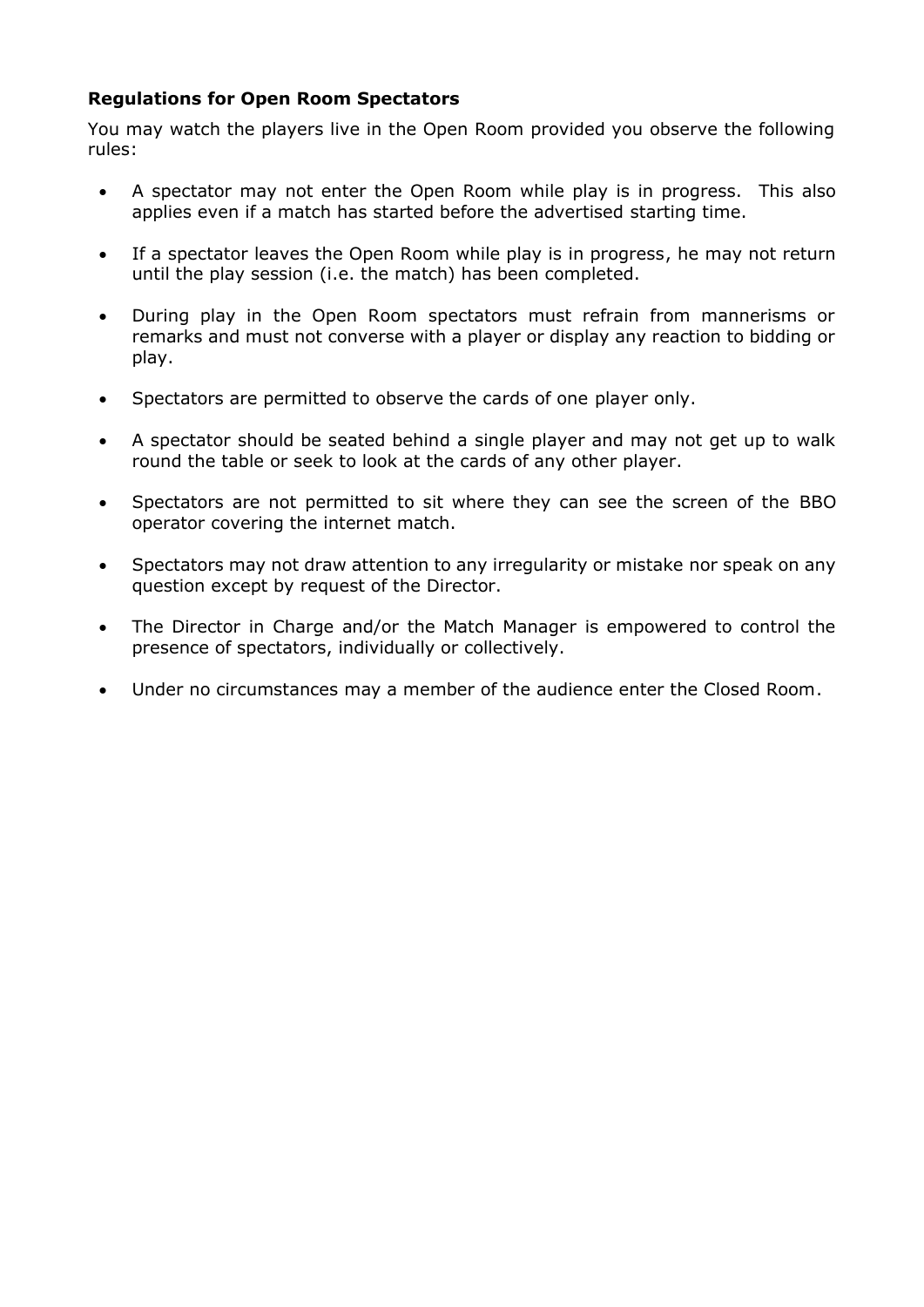

# **Northern Ireland**

*Alan Sharp & Brian McDowell; Diane & David Greenwood; Michael Coffey & John Lavery; NPC Alan Hill*

# **Alan Sharp & Brian McDowell**

**Alan** taught history at Ulster University for forty years, retiring as Provost of its Coleraine campus in 2009. He continues to write about peace-making and international diplomacy after the First World War. He was heavily involved with British University sport for over three decades and retains a keen interest in student sport at a local, national

and international level. His retirement plans included improving his bridge and depleting his wine cellar, neither has proved particularly successful but, like his daily walks with his wife Jen, Buddy the border terrier and Rosie the retriever, they represent sources of great pleasure. He is a past President of the NIBU and has represented Ulster and Northern Ireland with Brian McDowell and his previous partner, the late Antony Alcock. This will be his fourth Teltscher trophy appearance.

**Brian** retired many years ago having spent all his life in IT; the last 30 years as Head of Management Information and Director of Computing at Ulster University. His interests are mainly in bridge and wine – he organises Wine Appreciation courses for his local U3A. He also enjoys Nordic walking on beaches and in forests on the beautiful Causeway

Coast where he lives. He is Chairman of his local bridge club and has provided assistance to the NIBU by developing a new website and in establishing an infrastructure to facilitate NIBU and its affiliated clubs in providing competitive events during lockdown. He was International Match Manager for NIBU for five years, organising Home International matches hosted by the union. He has played and captained Northern Ireland in Camrose and Teltscher matches over a number of years. Brian lives in Portstewart with his wife of 55 years and has three children and six grandchildren all living in England.

### **Diane & David Greenwood**

**Diane** is married to David, an ex EBU international player and was previously married to Brian Senior, also an EBU international player. She is a big animal lover and very attached to her rescue greyhound called Joey. She has represented Ireland at Ladies International level on many occasions and has also represented Northern Ireland in the Home International series many times, with many different partners (I



wonder why?). Diane has had many interesting jobs including working for 21 years for Ulster Television, water surveyor, teacher in South Africa and EBU teaching course qualified bridge teacher in Northern Ireland at all levels.

In her spare time (not much of it) Diane enjoys working as a gardening volunteer at her local park, Antrim Castle Gardens. She is treasurer of this group and they recently were awarded the Queen's Award for Volunteers.



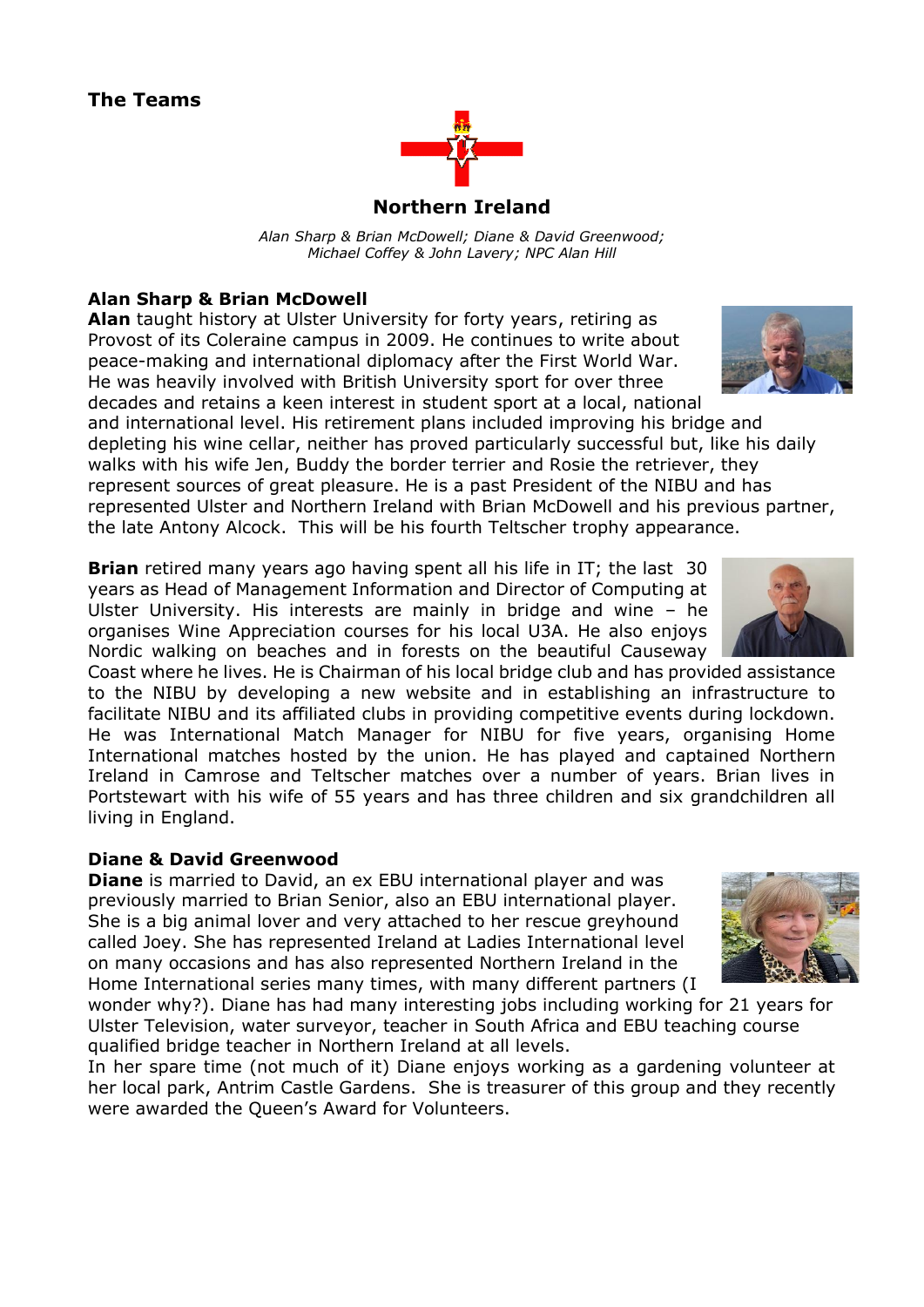**David** is a retired Financial Adviser. He has represented Ireland on a number of occasions, and has played in 5 Camrose matches with his wife Diane. His partnership with Rex has been the bedrock of the N Ireland Camrose team for many years. He is the only member of the team to have won the Camrose (albeit playing for England at the time!)

#### **Michael Coffey & John Lavery**

**Michael** recently retired from AIB Group after 47 years' service where he spent most of his career in IT. He has seen the evolution of the PC from the original 286 Technology to the current Virtual Cloud equivalent. A native of Kenmare County Kerry he studied at Trinity College Dublin and also has a Masters Degree from University of Ulster. He moved to Northern Ireland in the late 1970's where he became interested in the

game of Bridge thanks to a former bank colleague Aiden Fitzgerald (RIP). He claims to be the only "Kerryman" to represent Northern Ireland in the Camrose, (or any other sport) which he has done on numerous occasions primarily with John Lavery (The Bishop) and more recently with Fergal O'Shea from Co Cork. Michael is also a keen Golfer and is a member of Belvoir Park Golf Club Belfast. He has a keen interest in all sports, Gaelic Football and Rugby to mention a few. Since lock down he has become an avid follower of T20 Cricket.

**John** has represented Northern Ireland on numerous occasions in both The Camrose and Teltscher all with long time bridge partner Mick. Since retirement He has spent His time looking after His two favourite Paddy's - (His wife Patricia and Bookmaker Paddy Power.) He doesn't tell who gets the most attention.

#### **NPC Alan Hill**

**Alan**, a retired University Lecturer, has been NPC of the Lady Milne team several times in the last few years but this is his first outing with a Teltscher team. However, his association with Home Internationals goes back many years to the days of 'Referees' and he has much experience over the years as a TD (gaining a grade B at the EBL TD course in Antalya). He was Jt. Hon. Sec. of the IBU for several years and has been President of both the NIBU and the IBU. He enjoys

reading – mostly thrillers – gardening and watching cricket and rugby. A recent convert to Wordle he also enjoys Killer Sudoku.







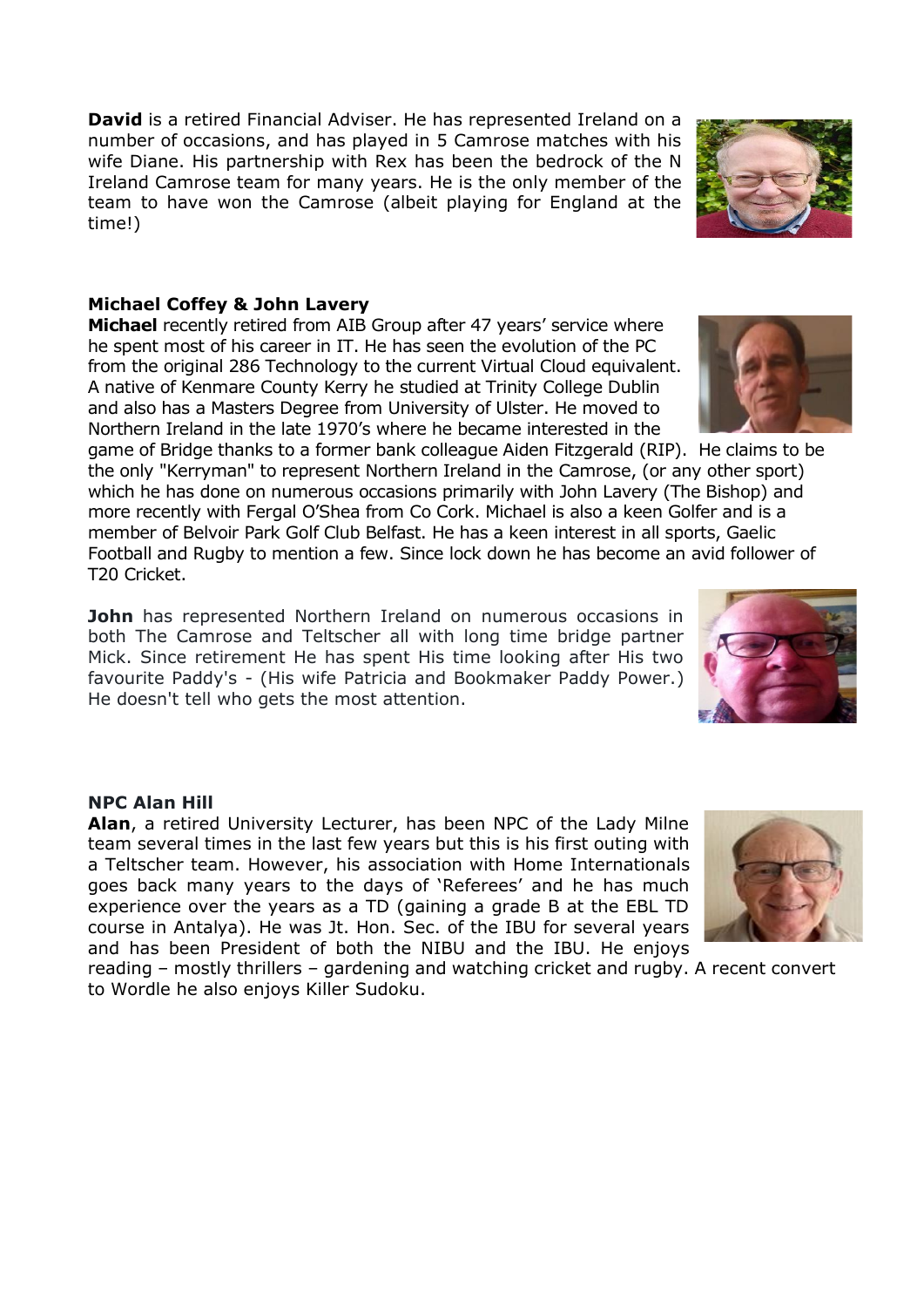

#### **Michael McFaul & Michael O'Kane**

**Michael McFaul** is a retired Chief Librarian and present Secretary of the Northern Ireland Bridge Union. He writes a monthly column for the Irish Bridge Journal to which he has contributed many humorous articles over the last 40 years. Michael has played on the team that represented Northern Ireland at the 2014 Commonwealth Bridge event and 2020 Camrose & Teltscher trophies. He has previously acted as NPC for the Teltscher team and Camrose teams.

**Michael O'Kane** is a retired solicitor from Downpatrick with a keen interest in horseracing. He says he is a past everything in the NIBU but has now opted for an easier life. He has played in the Camrose on a number of occasions.

#### **Ian Hamilton & Howard Kent-Webster**

**Ian** is a retired GP and Occupational Physician living in Belfast. As well as bridge he enjoys cricket, being Fixture Secretary for his club, and a League Secretary for the Northern Cricket Union. He follows England home abroad when he can. He spends a lot of time running NIBU simultaneous pairs, plus other NIBU duties, including being Masterpoint Secretary. He has previously played with

Hastings Campbell in the Teltscher, plus has several Camrose caps, with four different partners, including his brother. This is his first outing with Howard.

Although **Howard** was born in England, he is proud to hold an Irish passport. A retired BP executive living in Exeter Devon, he enjoys playing golf and spending time with his family. Howard started playing bridge at an early age but It is only recently that he has become involved in the game in Northern Ireland. He met his Teltscher partner Ian Hamilton through Ian's brother Willie who is also a member of Howard's local bridge club in Exeter. Ian and

Howard have played regularly in competitions in England and Northern Ireland in the last decade. This is Howard's first Teltscher.







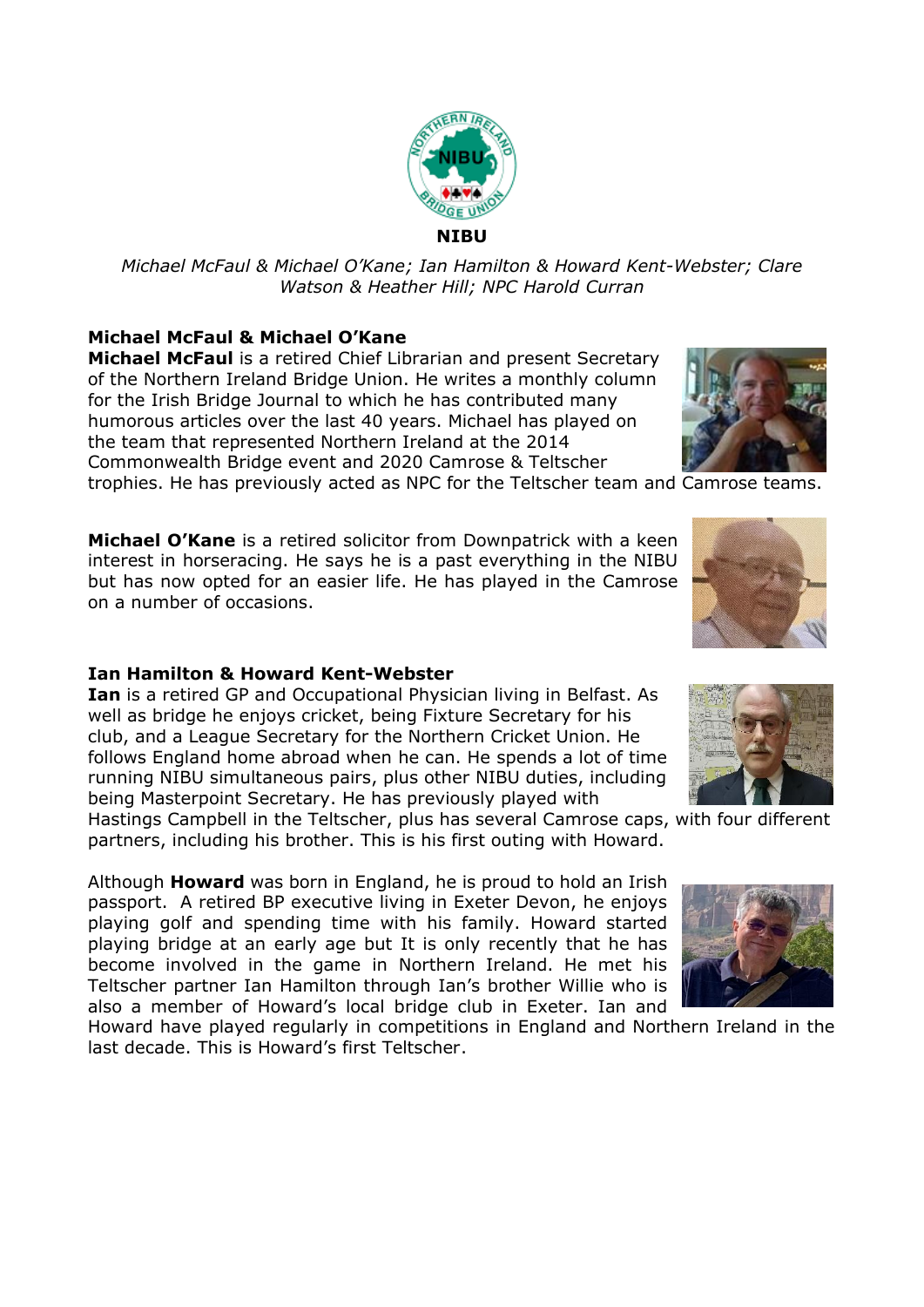#### **Clare Watson & Heather Hill**

**Clare** is happily retired after a working life in Education. Her interests apart from bridge are keeping fit, walking and socialising. She has played many times on the Lady Milne Team however this is her first time playing in the Teltscher. Her partnership with Heather Hill is long standing. Clare is looking forward to playing face to face as bridge is hopefully returning to more normal times.

**Heather** is a retired Maths teacher who still works for her local exam board both as reviser and team leader for A level maths. Her other interests include travel - to Boise Idaho and Newcastle upon Tyne to spend time with grandchildren, cruising and city breaks in Europe. She also enjoys walking, yoga and doing cryptic crosswords. She has played Lady Milne a number of times with Clare but this is their first Teltscher Trophy. She has been particularly busy this year as she is Chairman of the NIBU.

#### **NPC Harold Curran**

Harold graduated from the University of Life and in doing so has acquired a healthy appetite for opposing authority of any kind. He began to compete in bridge during his mid-twenties and enjoyed six very successful years before stopping to spend time with his family and grow his business. Twenty-five years later he came back to the table and thoroughly enjoys indulging his bridge obsession!





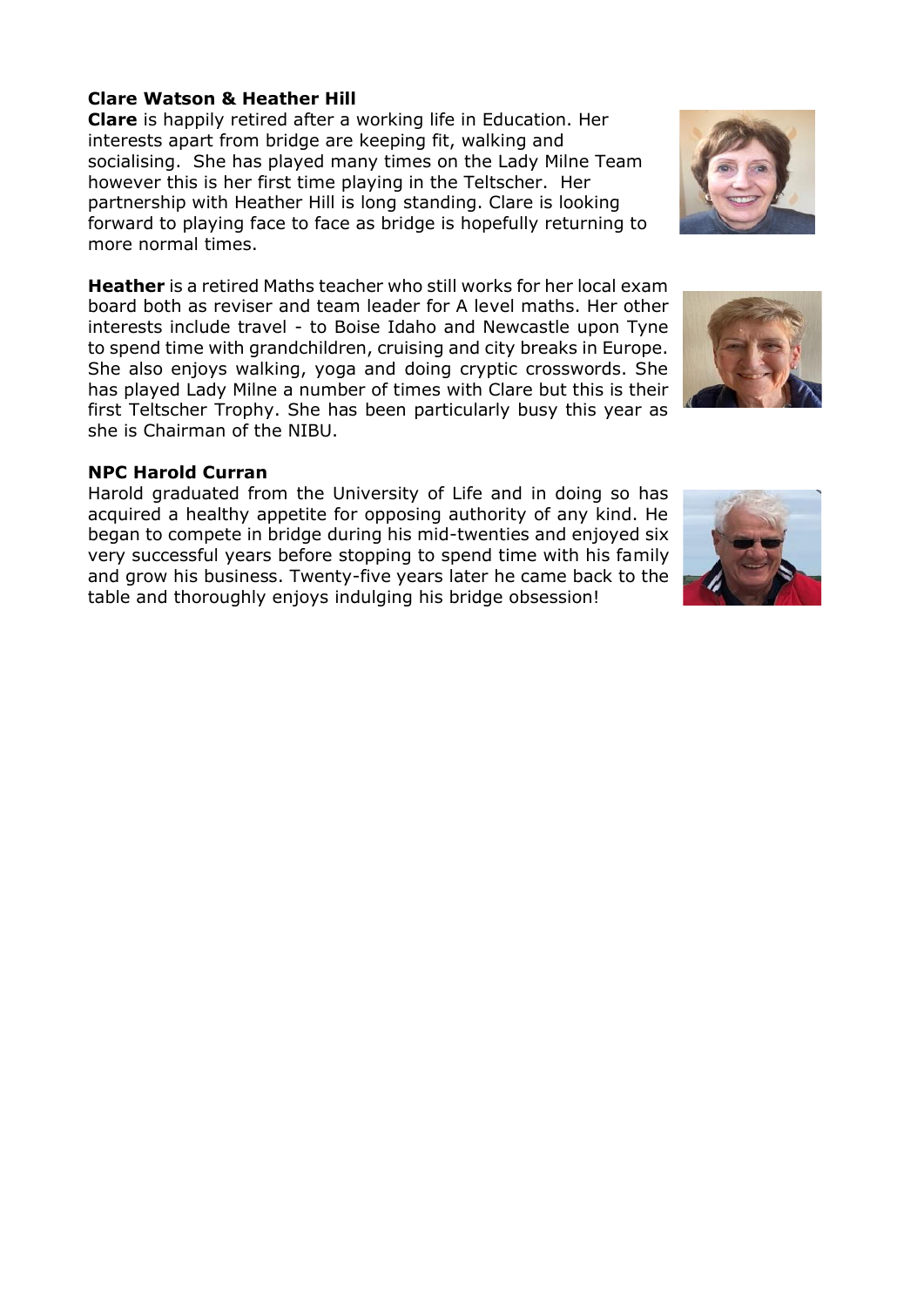

#### **Gary Jones & Paul Lamford**

**Gary**, with his son Dafydd, represented Wales in the Camrose home internationals fourteen times between 2001 and 2011, including the first Welsh series victory in 2011. He also played with Dafydd in the 2010 European Championships in Ostend, the 2012 Europeans in Dublin and in the 2002 inaugural Commonwealth Nations Championship held in Manchester, where they won the silver medal,

and the NEC Bridge Festival in Yokohama in 2003. During this period he also played in the 2004 Senior Olympiad in Istanbul and the 2006 Senior Europeans in Warsaw, both with Jim Luck.

Since 2013 Gary has represented Wales at ten further Camrose weekends in partnership with Tim Rees, Paul Denning and Paul Lamford. He has played in four further Commonwealth Championships in Melbourne (2006), Delhi (2010), Glasgow (winning the Gold medal in 2014) and the Gold Coast (2018). He also represented Wales in the 2016 European Championships, with the late Patrick Jourdain, in 2018 and 2021 with Paul Lamford and four times in the Teltscher Trophy (Senior Camrose), thrice with Patrick and once with Paul Lamford.

**Paul** - I learned to play in Haverfordwest Grammar School in Wales, After that I mainly played chess for many years, and competed in four Olympiads and other team events in some exotic places; it was an advantage to be Welsh as I would not have been selected for England. Bridge and backgammon gradually replaced chess, and the former is now my game of choice, partly because my wife Stefanie Rohan also

plays and has represented England Women. From time to time I return to backgammon, which Stefanie also plays, and I won the British Championship a couple of times. Bridge successes have been few, with the Singapore Pairs Championship, Monte Carlo

Pairs Championship and Chairman's Cup in Sweden the only significant ones. In 2015 I transferred back to Wales and have played a number of internationals with Gary Jones. We have won the Welsh Premier League three times and played Camrose, Senior Camrose and European and Commonwealth Championships.

Away from the bridge table, I compile sports odds, design games, and enjoy travel, classical music (and my wife's concerts), and all sport, particularly horse-racing and football, games and puzzles. I have written a dozen books on games, including a couple on bridge, and have also provided puzzles for The Times and Radio 4.





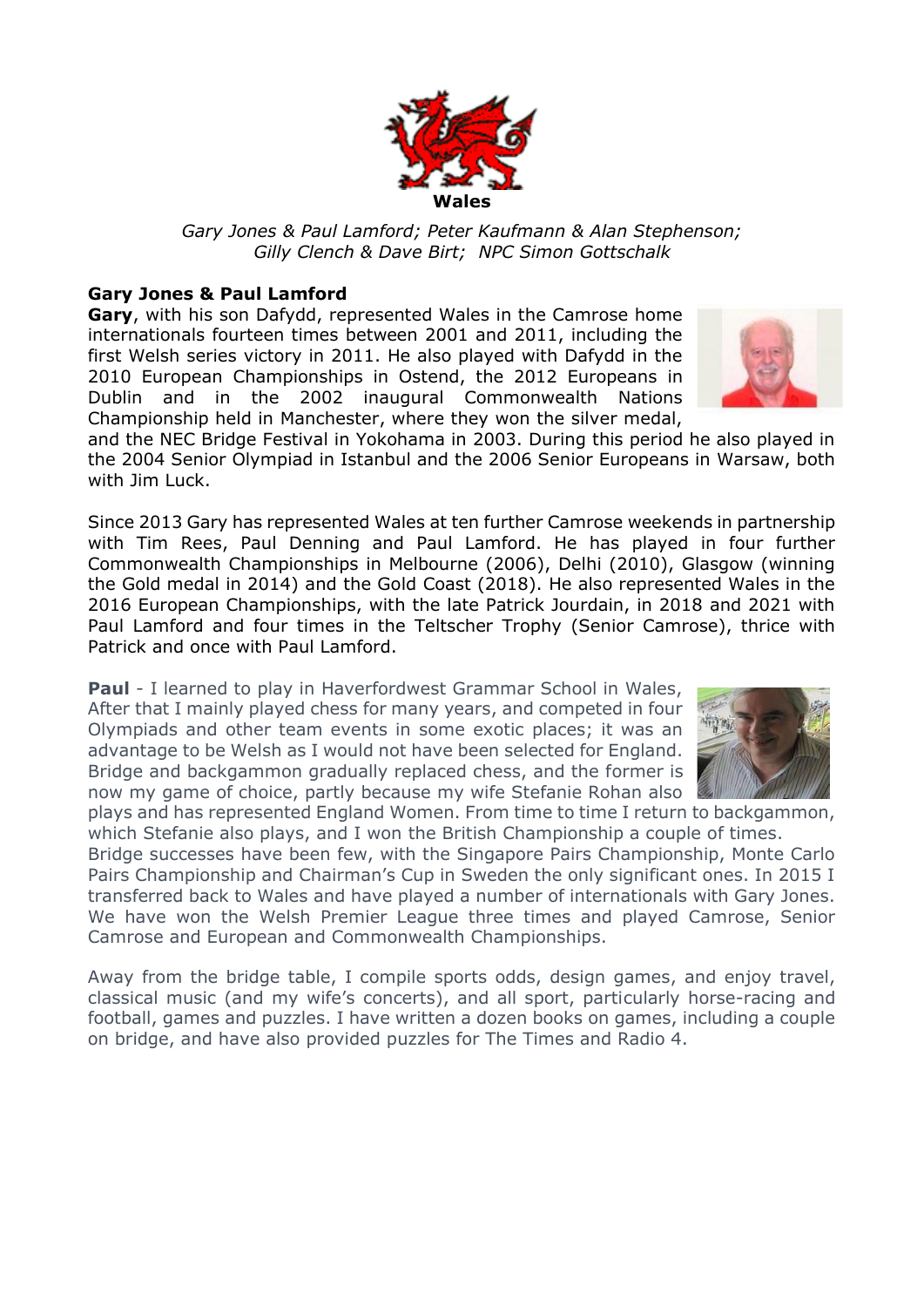#### **Peter Kaufmann & Alan Stephenson**

**Peter** - I chose to play Cricket rather than Bridge between 1975 and 2000 despite being told by Imran Khan that I had the wrong lifestyle! I was born and spent most of my life in London pursuing various commercial and property interests.

I was Chairman of Middlesex for several years in the Noughties,

winning various National events including Crockfords before moving to North Wales in 2006 to look after my daughter's estate. This is my third Seniors Camrose.

**Alan** - Having spent a number of occasions as NPC of Wales Teams including Wales' historic Camrose win which happened on home soil in Llandrindrod Wells in 2011, Alan decided to try his hand as a player, being selected to play for the WBU Team in last year's Camrose after finishing as runners up in the pairs trials with Peter Kaufmann. This will be Alans fourth appearance in the Teltscher having played twice previously with Peter and once with Paul Denning. Alan is married to

Krista a former Welsh Junior and Lady Milne International, they live near Wrexham. Having taken early retirement a few years ago as well as playing bridge and snooker, Alan spends a fair amount of time on the golf course. A few years ago Alan took on the role of CEO of the Welsh Bridge Union, but found it even harder than working full time.

#### **Gilly Clench & Dave Birt**

**Gilly** is more used to female bridge company, having made twenty appearances in the Lady Milne with almost as many different partners (no one can stand it for long - a testament to David's strength of character) - and just the one win. Most famous (notorious) for rude joke telling and inebriated singing, she is trying to settle down to grow old gracefully, but failing, fortunately. She is currently nursing a broken ankle, gained whilst careering completely out of control down

some black run and is encouraged in any dangerous sport with her daughter Mel, who hopes to play more bridge some day when she has time. She knows far more than she should about building materials, plumbing and electrics, due to her little foray into property development, but gone are the days when she could produce a Top B in alt. (that's a high note in singing in case you are wondering).

**David** is making his fourth Teltscher appearance and the second time with Gilly having previously played together in the 2018 WBU team. He has won most Welsh domestic competitions over the years, many with the late Geoff Evans, including the Welsh Cup, Cambria, Welsh Foursomes, Webber cup, Perry Shield. David will tell you that bridge with Gilly is never boring and always fun as she explores the outer reaches of bidding theory !

David is a Chartered Surveyor now working as a consultant with 4 day weekends and a proper lunch hour but lives only 2 doors down from the office so commuting relatively easy. His wife Anne has decided if you can`t beat them then join them and is much enjoying the game. Sadly neither daughter can be persuaded to the joys of bridge but David has hopes for the 4 grandchildren.





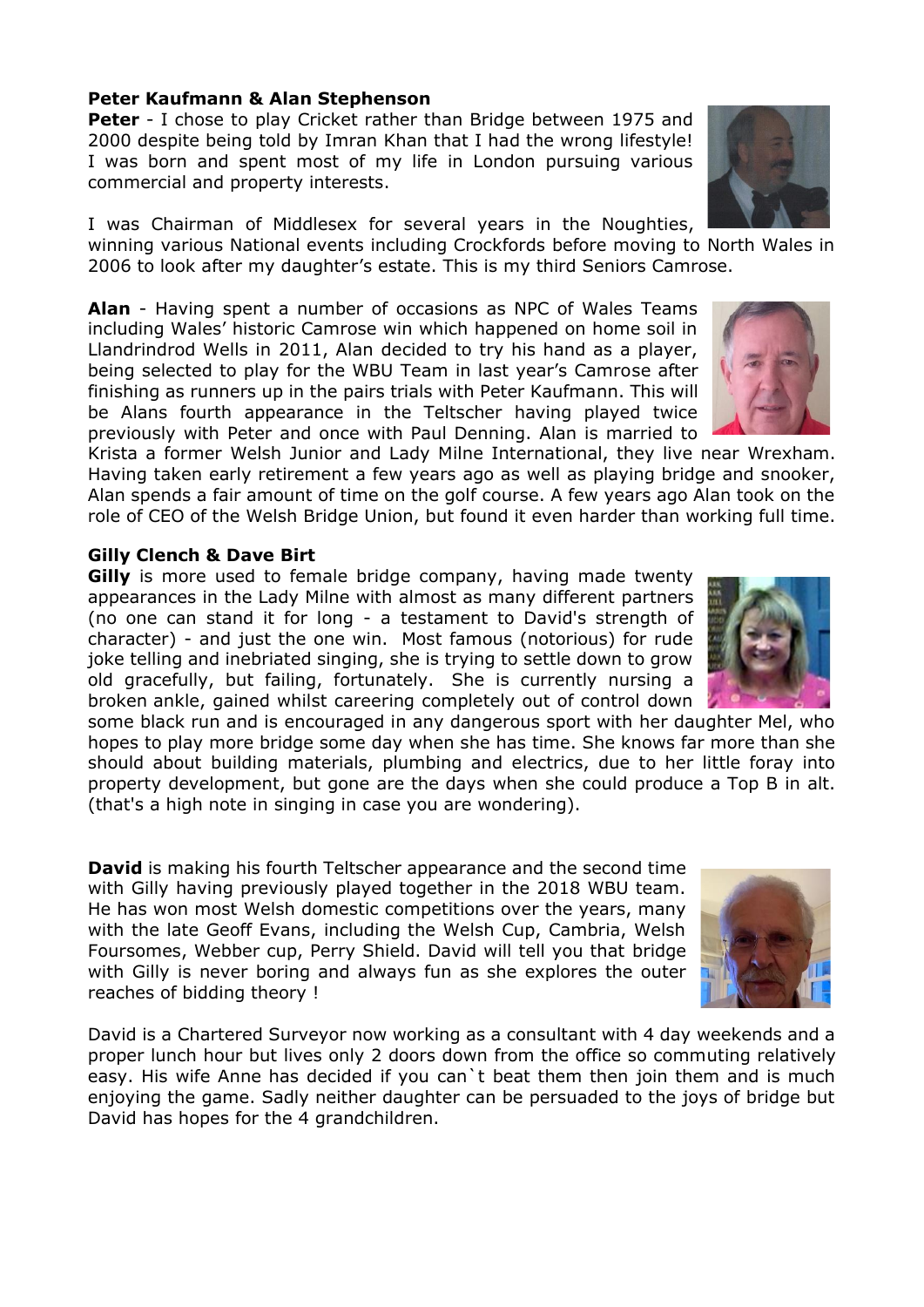#### **Simon Gottschalk NPC**

Whilst at university **Simon** invented the SPECTRUM CLUB bidding system which sadly failed to gain popularity (it was well ahead of its time!). More productively, Simon then spent the next 45 years working in the IT business starting out like so many, in ICL. From the mid 1980's Simon has run his own company spanning a wide variety of roles in and around business systems and software development. Simon (born in Newport, Wales) continued his bridge career at London's Young Chelsea Bridge club (1978-1994), progressing from SPECTRUM CLUB, via ACOL and ROMEX to VIKING PRECISION, and



moved to Cowbridge in 1994 with partner Miriam and children Sophie & Danny. Over recent years Simon has been playing an increasing amount of bridge in a variety of locations. In 2021 Simon went as an "EBL Observer" to Iceland, is currently a Welsh "Selector" and on the committee at Cardiff Bridge club. This is Simon's first foray into the dark art of being an NPC.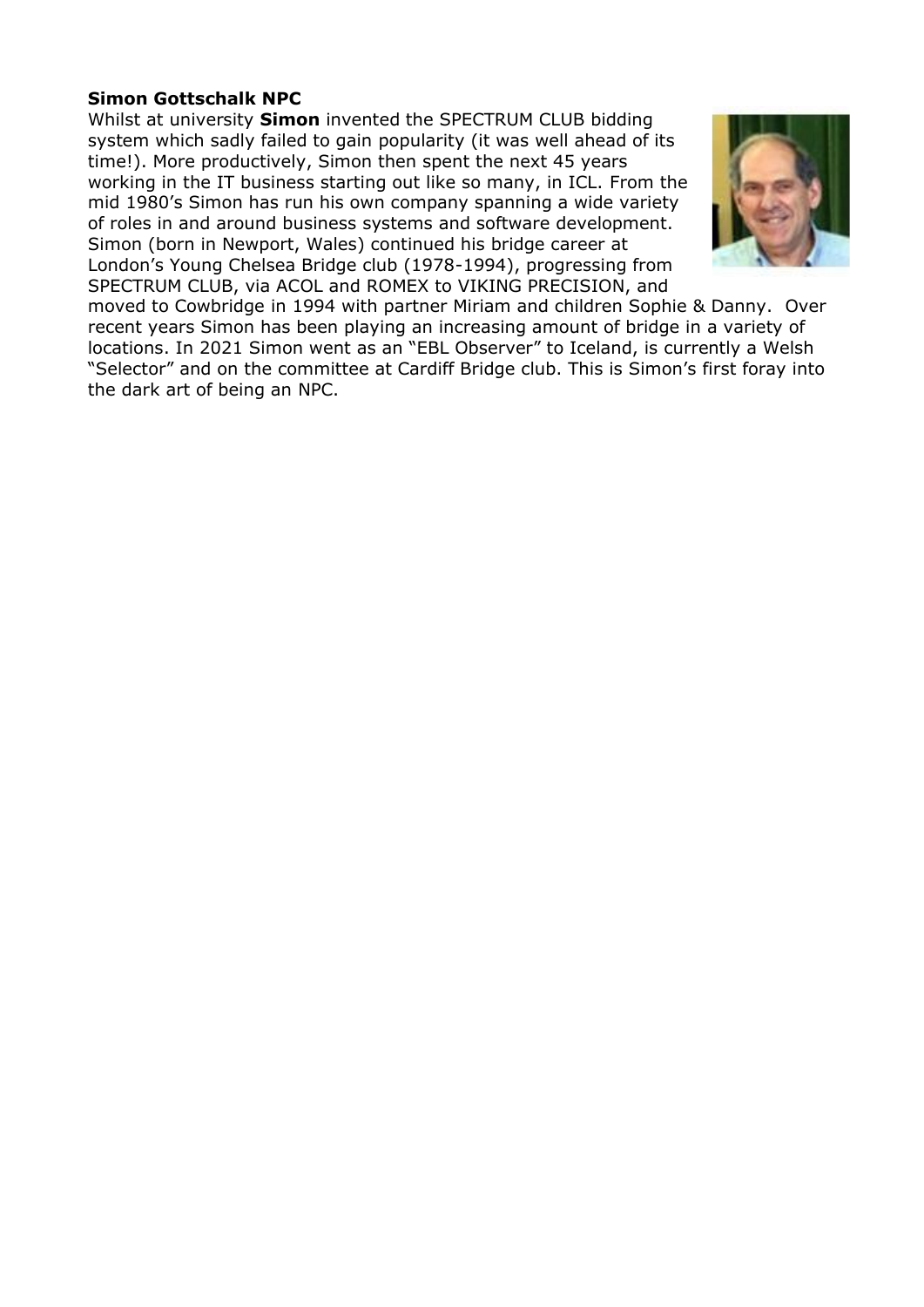

#### **Ireland**

*Terry Walsh & Peter Goodman; Ranald Milne & BJ O'Brien; Padraig O'Briain & Micheal O'Briain; NPC Derek Gorman*

#### **Terry Walsh & Peter Goodman**

**Terry**, a career Civil Servant, worked as a systems analyst within the computer section of the Department of Finance before moving to the Public Expenditure division, working on Government budgets and Departmental expenditure. He is recently retired, living opposite Christchurch Cathedral and enjoying the amenities of Dublin city centre with his wife Bríd, also a keen bridge player.

**Peter** is a former Camrose winner with Wales, now living in Dublin with his Irish wife. Peter has won numerous Irish National titles and his other successes include Spring Fours, Crockfords, Tollemarche, Brighton 4\* wins.

#### **Ranald Milne & BJ O'Brien**

Originally from England**, Ranald** moved to Dublin for work reasons in the 1980s, and quickly established himself on the local bridge scene. His most notable partnerships have been with Joe MacHale initially, and BJ O'Brien latterly. Known for his calm table presence and an affable and courteous demeanour, Ranald has won all the major national competitions, and has represented Ireland at both Open and Senior levels, including at the D'Orsi Bowl (senior world championships) in China in 2019. He is also a very

well-regarded bridge teacher, who has inspired great devotion and loyalty among his large body of students. He and Catherine recently left Dublin for the greener pastures of county Clare, but thus far he has retained his Leinster allegiances.

**B.J.** likes to play bridge. Since the lockdown he has found several new outlets where he can exercise his hobby - The Gloucestershire league, the Welsh League, the Scottish League, the Northern Ireland League, and the Polish Seniors International.

He won the latest edition of the Scottish League with his Teltscher partner Ranald and Welsh teammates. "*It is terrific to have had BBO and even better now with RealBridge where you can see and talk to all at your table, almost like the real thing"*





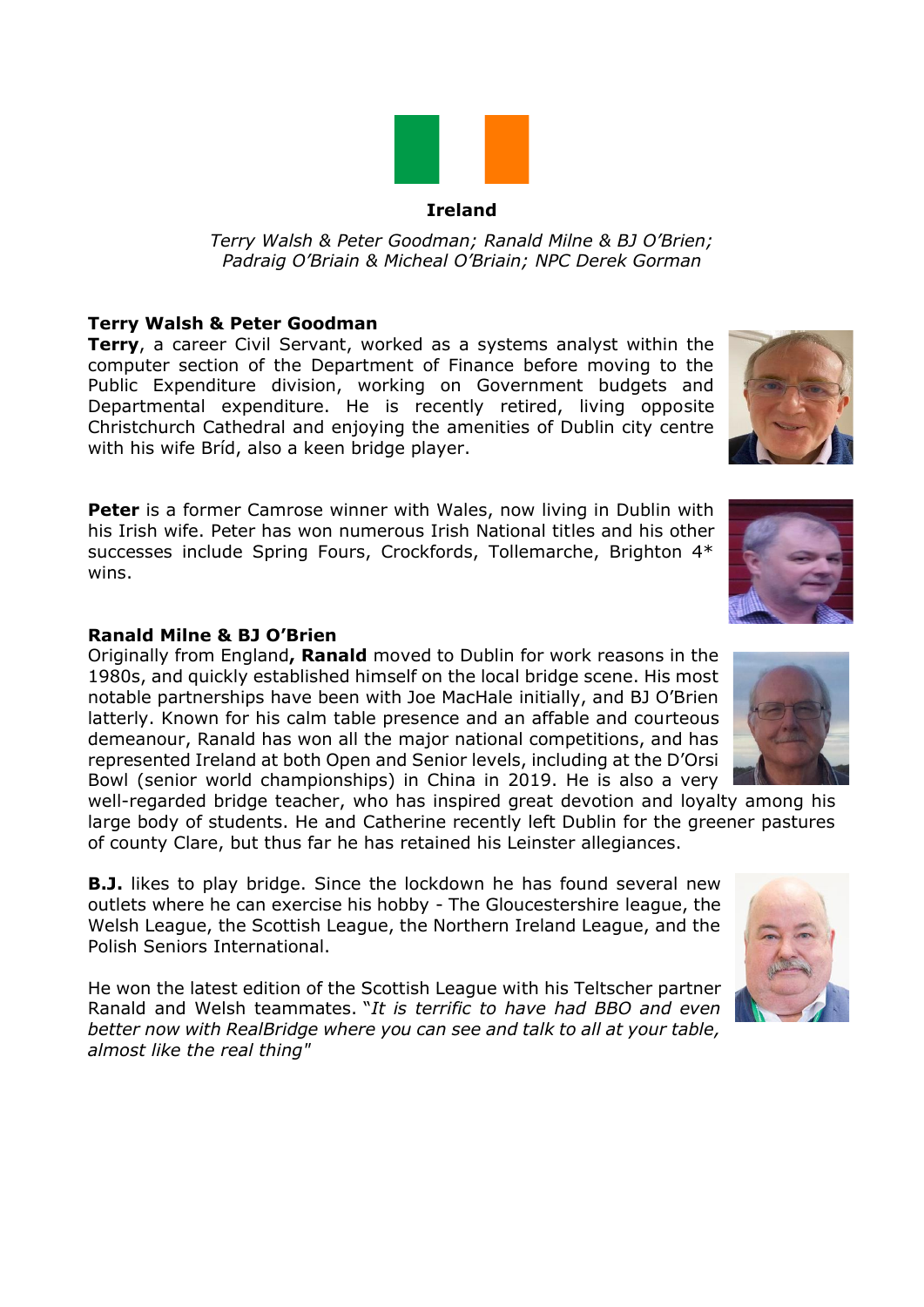#### **Padraig O'Briain & Micheal O'Briain**

**Padraig** is retired from half a lifetime wrestling with computers. His international bridge career began in 1972 when he played with his brother Micheal in the Junior European Championships in Delft. He played in a number of European Open Team championships with Tomas Roche and Peter Pigot as well as Micheal. He played with Micheal on the first Irish team to win the Camrose in 2005.

**Micheal** has retired after a career as an actuary in the insurance industry. He lives in Dublin with his wife Marie. Amongst other activities they mind their children's dogs and cat on a regular basis! He plays golf frequently but unfortunately not as well as he would like!

His first international cap was in the Junior European championships in Delft in 1972 partnering his brother Padraig. He has since represented

Ireland on many occasions at Junior, Open and more recently Senior levels in the Camrose, Teltscher, European and world events and has been part of winning teams in the Camrose and Teltscher. Bridge has brought him to many interesting places including Turku Finland, Beijing, Chennai India and Wuhan! He looks forward to going to Madeira in 2022 if the Senior European Championship is eventually held!

#### **Derek Gorman NPC**

**Derek** is a recently retired HR Director. He played with Hugh McGann in his early international career, and in many national and international events with Terry Walsh over the last 25 years. With Terry they have enjoyed many national event wins including playing in the European Open Championships a number of years ago.

Derek has also acted as NPC for the Irish Senior Team when they have played in several European and World Championships.





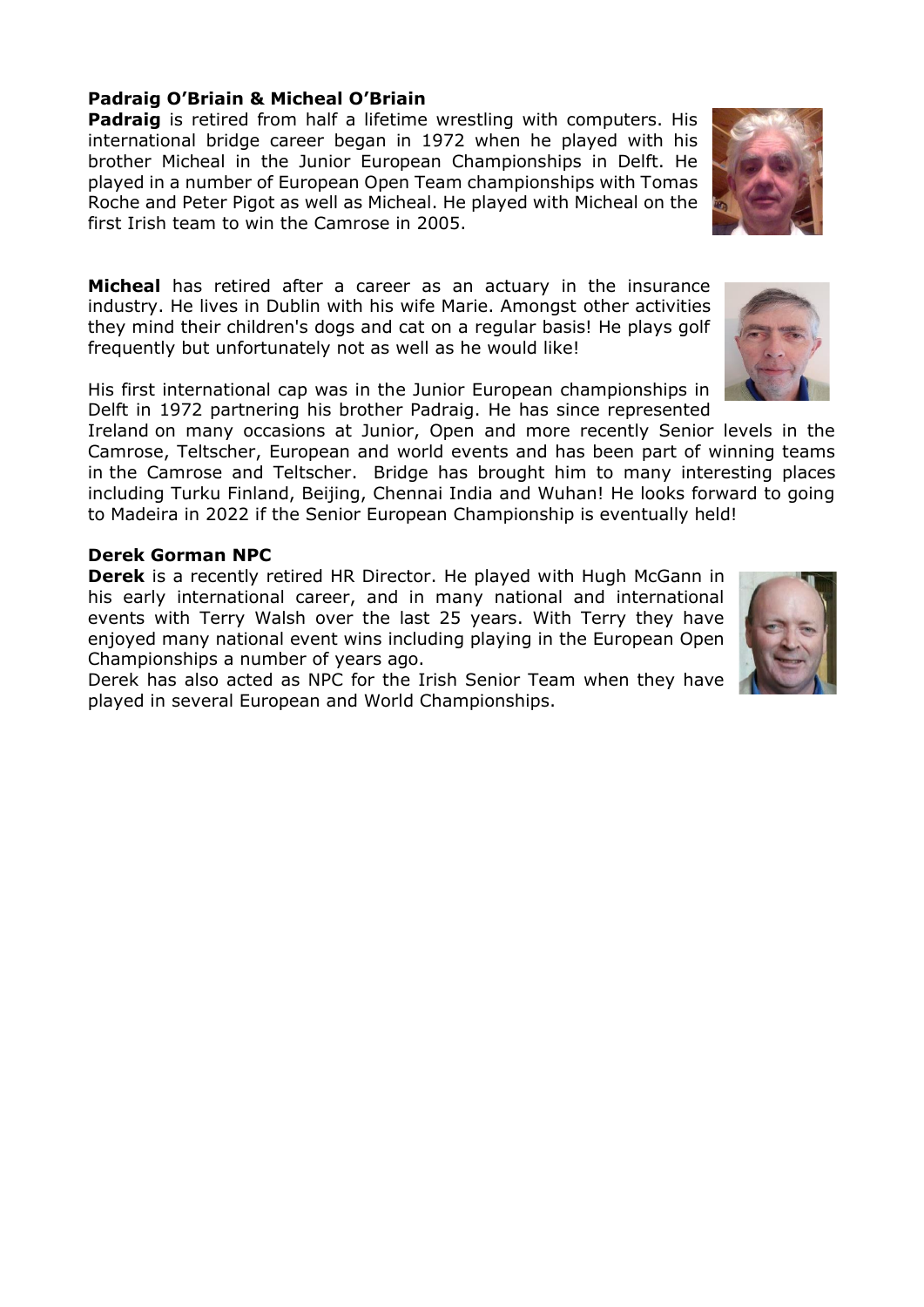

#### **Bob McPaul & Sandy Duncan**

**Bob** - this is my second Teltscher Trophy, the first being eight years ago. Interestingly at the same venue. I have a different partner this year who is kind enough to let me make all the errors. I am a retired Civil servant since 2012 but still wake before the alarm clock every day, which, luckily, I have set to mid-day. I first started playing bridge later than most, in 1981 when I was 29. I bumped into my sister at the same bridge class. She went on to marry Barnet Shenkin while I ended up partnering Sandy Duncan.

**Sandy** first represented Scotland in 1974 and has played in each decade since. He played 3 times for Great Britain with Brian Short. He worked for 10 years in the US and when he returned to Scotland he was surprised to still be third on the SBU master Point list! He is now retired in the Scottish Borders. This is his first cap at Senior level.

#### **David Shenkin & Cameron McLatchie**

**David** is still working as a management consultant with most of his spare time spent either playing bridge or playing golf. He started playing bridge at the age of 13 when he was taught how to play the game by his father who was a Scottish internationalist bridge player. David represented Scotland in the Junior Camrose 6 times (with Cameron McLatchie in 1972 and 1973) and played for the British Junior team in a European teams event in Copenhagen in 1974 winning a bronze medal.

Was NPC of the British team in the Maccabiah Games of 1985,1989 and 1993 – in each case the team won a medal - and played for the British Team in the Maccabiah Games of 1997 winning a bronze medal.

**Cameron** started playing bridge while studying law in the mid-1960's at Glasgow University, pairing up initially with Barnett Shenkin, and subsequently with the late Gerald Haase. After university, he paired up with Derek Diamond, and eventually in 1972 with David Shenkin, who has remained his partner for over 50 years. During these early years, he represented Scotland in the Junior Camrose on several occasions, never on the losing side. He started his own business in 1974, and bridge

became secondary to work, still playing occasionally with David. On retirement in 2017, he moved to Jersey, further distancing the partnership - until Covid struck. The move to on-line format allowed constant contact, the only obstacles being golf and gardening, and as a result he is back at the bridge table - much to the delight of his wife who now gets the TV to herself.







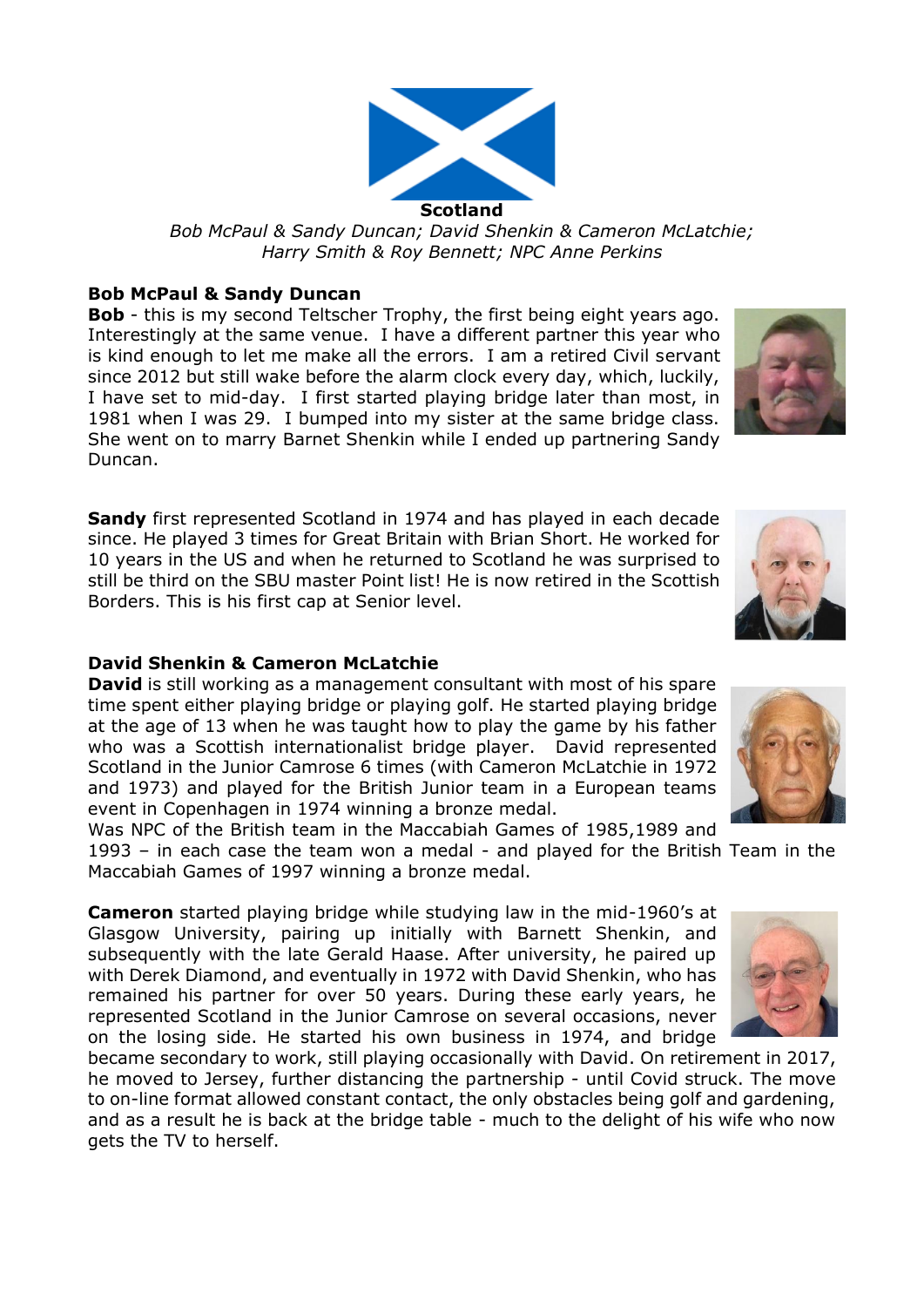#### **Harry Smith & Roy Bennett**

**Harry** played in the original Senior Camrose in 2008. This is his fifth appearance in what is now the Teltscher, and the third partnering Roy Bennett. He has also played twice in the Scottish Senior Team in the European Championships and has a Bronze Medal as the npc of the Scottish Senior Team in the European Championships of 2012. He was also npc of that team in the D'Orsi trophy World Championships the following year when the team came a very creditable  $4<sup>th</sup> =$ , and he went

on to captain the Scottish Women's team in the European Championships of 2014. The 2013 World Championships in Bali started a new career for him, when he and Alex Adamson collaborated in the writing of *Scotland's Senior Moment*, published in 2014. He and Alex have since produced three further books injecting humour as well as thorough hand analysis into the game with *If I Only Had A Heart* (2016), *Bridge Over The Rainbow* (2019), and *Double, Double, Toil and Trouble* (2020).

Harry is a retired actuary, and lives with his wife, Alison, in Scone near Perth. His daughter lives in Broughty ferry and his twin sons in Idaho and Rio De Janeiro respectively.

**Roy** - I am **Roy** Bennett, John Mclarens "mad doctor" I have now been playing bridge for well over 60 years and still make the same mistakes as I did in my 20s only more of them. Getting a bit tired of being the oldest member of any team I play in! Played quite a lot of Camrose but only won it once! My main claim to fame was in my VERY first board in Camrose going down in a dreadful slam even when Mike Hirst led the only card which made it stiff. After an international career involving playing

with quite a few "interesting" partners I have now settled down and playing seniors with Harry Smith (only a youngster compared to myself) and really enjoying the game once more. He shouts at me much less than pretty well any of the last lot - all of whom will remain nameless.

#### **Anne Perkins NPC**

**Ann**e - I have no bridge claim-to-fame whatsoever other than when a previous President of the SBU cajoled me into taking on the role of Chair of the International Committee because no one else was daft enough to do it. That was 10+ years ago, and despite my best efforts, I've not yet managed to get myself removed from the position.

Previously I've been NPC for our Senior team on several occasions both in this event and at the Europeans, and was NPC for the Online European

Open team and the Camrose this year, and about to be in Madeira also after they had no success finding anyone else for that.

Away from the bridge table I enjoy reading, knitting, walking and working through my bucket list of holiday destinations. The latter has not been shortened in the last 2 and a bit years.





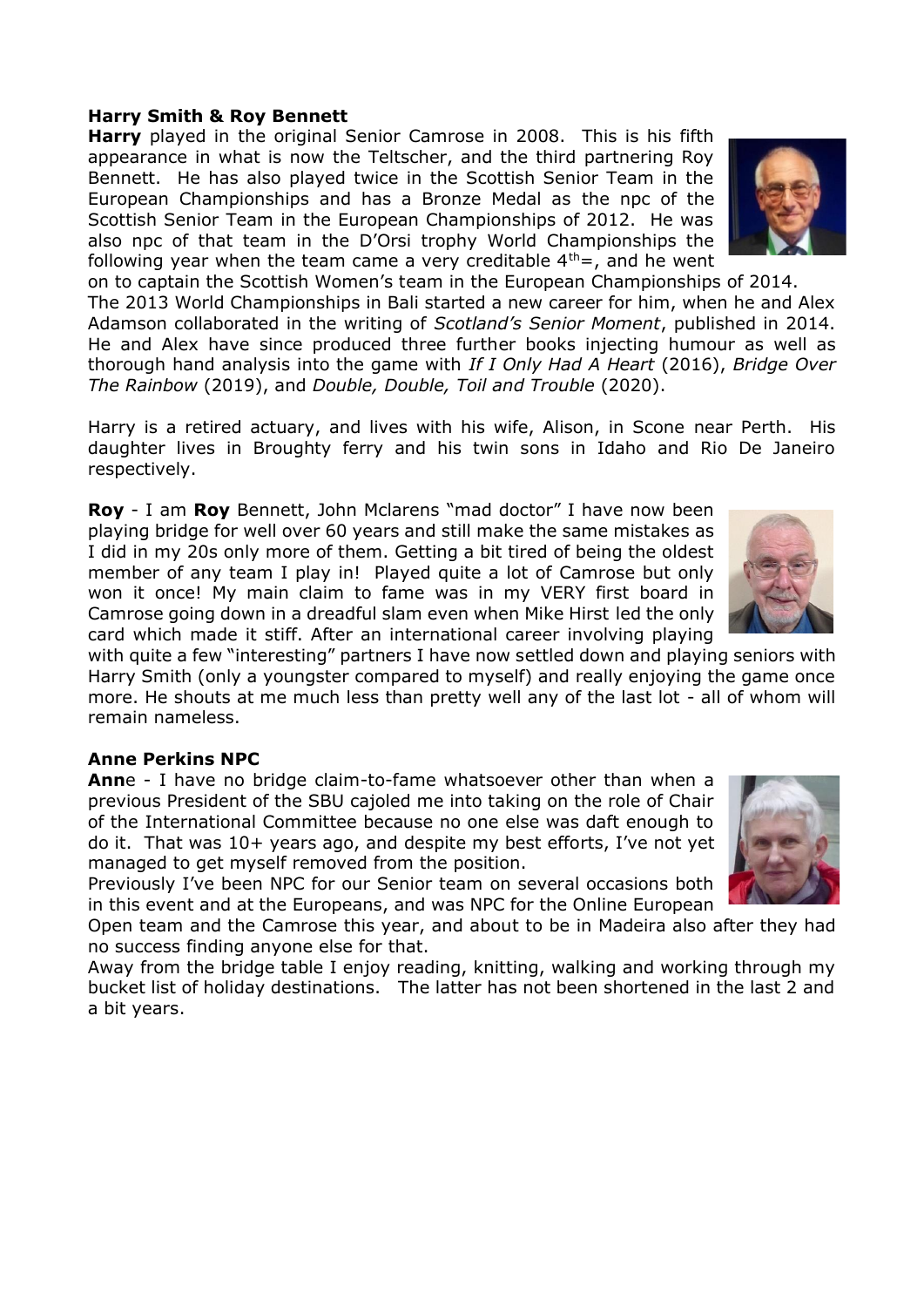

*Patrick Shields & Richard Chamberlain; Gary Hyett & John Holland; Malcolm Pryor & David Kendrick; NPC David Jones*

#### **Patrick Shields & Richard Chamberlain**

**Patrick** learned the rudiments of the game as he grew up in Scotland but only got fully hooked when studying in Wales in his twenties. He went on to play bridge for Wales (including in this event with Patrick Jourdain, twice) but now lives in Cheltenham in England and this is his third outing representing English Seniors. He retired over five years ago but has had a full time job in the past two years playing in and organising

online bridge events, and is involved in bridge administration at the club, county, regional and national level. His successes include being part of the winning Welsh Camrose team in 2011.

Although **Richard** lives in an Oxfordshire village under the Uffington White Horse, he has been a regular representing Cheltenham and Gloucestershire for over 40 years. This has included victories in the Tollemache, Pachabo and Garden Cities. Outside of bridge, Richard is a keen golfer and hillwalker, umpires in the Oxfordshire Cricket league and has compiled numerical and word crosswords under the pseudonym Hedgehog. This is Richard's second appearance in the Teltscher Trophy.

#### **Gary Hyett & John Holland**

**Gary** is 69 and lives in South Manchester with his wife Pam. He has two children and two grand children. He is now retired after working in Software Engineering for both the military and civil disciplines. The final part of his career was working as a consultant for (then) Highways Agency specializing in data communications relating to the English and Welsh motorways.

Having learned to play bridge in the 1970's at Manchester University, where he first met his current partner John Holland, he has represented England many times in past Camrose events. This is his first appearance as a senior. The peak of his career was in 1999 when he won the Gold Cup and represented Great Britain at the European Championships in Malta.

**John** is a Manchester-based bridge professional. He played for the England Open team in 2006 and 2008 with John Armstrong. He had an extremely successful partnership with his late wife, Michelle Brunner, playing together in four Camrose teams. At senior level he has won two World Championships, in 2009 and 2010, plus a European Championship in 2014 partnering Gunnar Hallberg. He was in the team that won the Gold Cup in 2015.







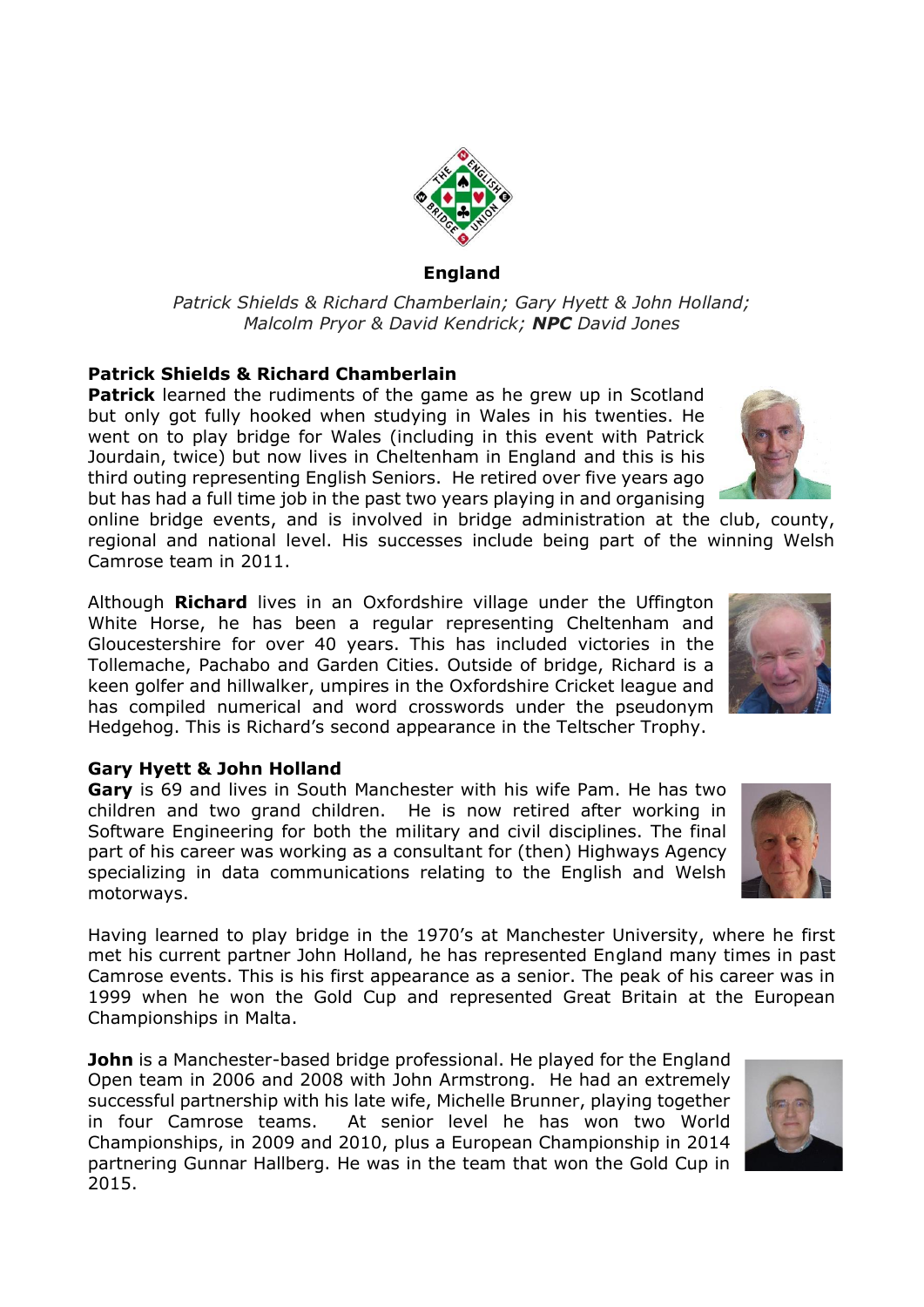#### **Malcolm Pryor & David Kendrick**

**Malcolm** Pryor has represented England in Seniors events on several occasions. He was a member of the team which won the Silver Medal in the 2019 World Championships held in Wuhan, China. He plays much of his bridge with his wife Karen, they have moved house to Devon. He is the author of several books on trading and is a keen golfer.

**David**, 73, first played in the Junior Camrose in 1973. He has been on the fringe of the international team ever since. Since he unloaded most of his business interests, and his children have grown and flown, he is a more frequent member of England Seniors' teams. He is promiscuous in his choice of partners for the Senior Camrose. David is playing this weekend with Malcolm Pryor. His previous partners have been Roger Gibbons, Brian Senior, Tony Forrester, Norman Selway, John Holland and he apologises to those whose names temporarily escape him.

#### **David Jones NPC**

David - I have captained the England Senior team at both the European and World Championships in Ostend and Wuhan in 2018 and 2019 and also acted as coach to the England Open team in Poland in 2016. At the table I have won a number of English National events.





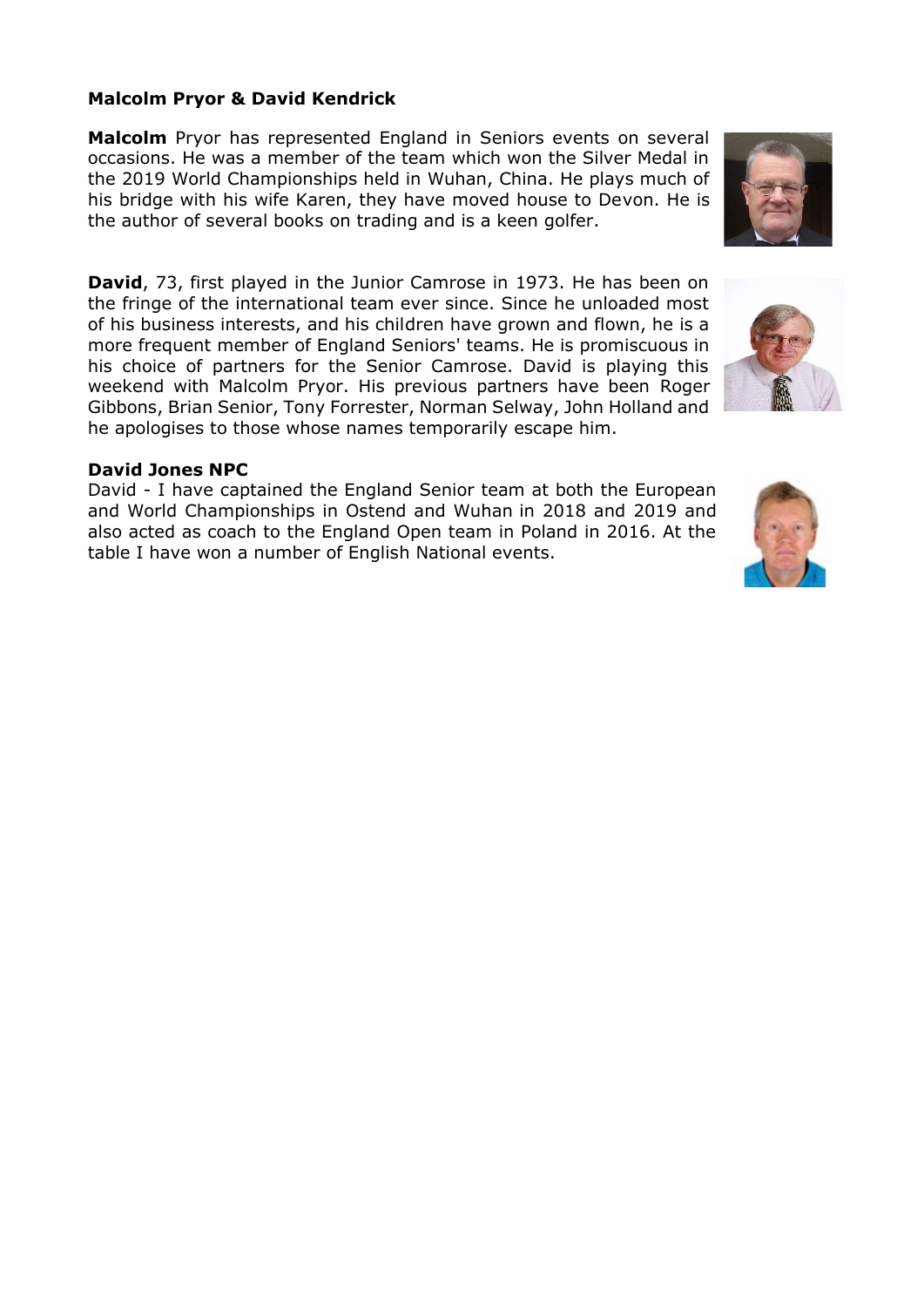# **MATCH RECORD**

|                     | <b>Northern</b><br><b>Ireland</b> | <b>NIBU</b> | <b>England</b> | <b>Scotland</b> | <b>Ireland</b> | <b>Wales</b> | <b>Total</b> |
|---------------------|-----------------------------------|-------------|----------------|-----------------|----------------|--------------|--------------|
| <b>NI</b>           |                                   |             |                |                 |                |              |              |
| <b>NIBU</b>         |                                   |             |                |                 |                |              |              |
| <b>Engla</b><br>nd  |                                   |             |                |                 |                |              |              |
| <b>Scotla</b><br>nd |                                   |             |                |                 |                |              |              |
| Irelan<br>d         |                                   |             |                |                 |                |              |              |
| <b>Wales</b>        |                                   |             |                |                 |                |              |              |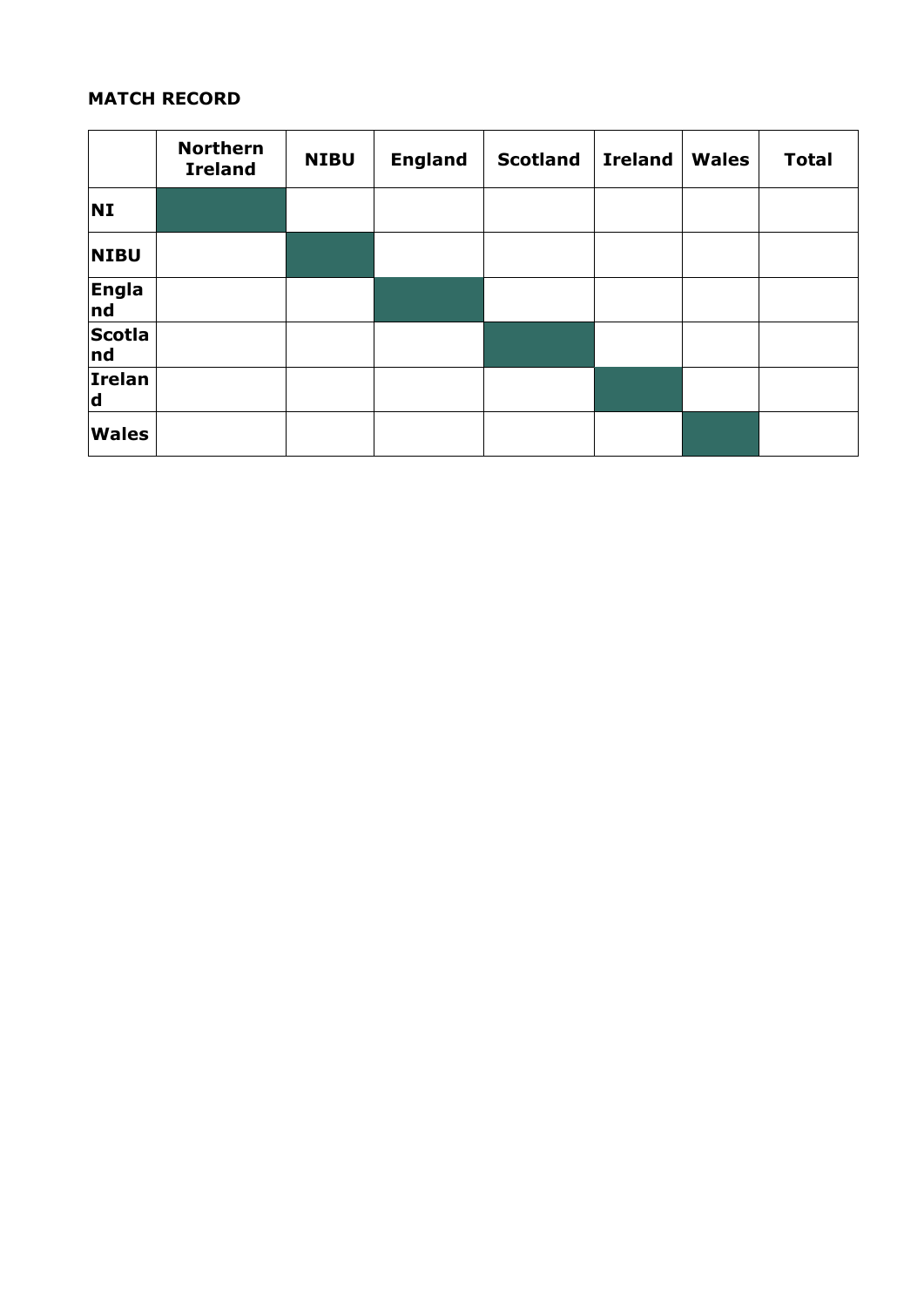# **VP SCALE (32 BOARDS)**

| <b>IMPs</b> | <b>VPs</b>      | <b>IMPs</b> | <b>VPs</b>     | <b>IMPs</b> | <b>VPs</b>     |
|-------------|-----------------|-------------|----------------|-------------|----------------|
| 0           | $10.00 - 10.00$ | 29          | $15.10 - 4.90$ | 58          | $18.21 - 1.79$ |
| 1           | $10.22 - 9.78$  | 30          | $15.24 - 4.76$ | 59          | $18.29 - 1.71$ |
| 2           | 10.44 - 9.56    | 31          | $15.37 - 4.63$ | 60          | $18.37 - 1.63$ |
| 3           | $10.65 - 9.35$  | 32          | $15.50 - 4.50$ | 61          | 18.45 - 1.55   |
| 4           | $10.86 - 9.14$  | 33          | $15.63 - 4.37$ | 62          | $18.53 - 1.47$ |
| 5           | $11.07 - 8.93$  | 34          | $15.76 - 4.24$ | 63          | 18.61 - 1.39   |
| 6           | $11.27 - 8.73$  | 35          | $15.88 - 4.12$ | 64          | 18.69 - 1.31   |
| 7           | $11.47 - 8.53$  | 36          | $16.00 - 4.00$ | 65          | 18.76 - 1.24   |
| 8           | $11.67 - 8.33$  | 37          | $16.12 - 3.88$ | 66          | $18.83 - 1.17$ |
| 9           | $11.86 - 8.14$  | 38          | 16.24 - 3.76   | 67          | $18.90 - 1.10$ |
| 10          | $12.05 - 7.95$  | 39          | $16.35 - 3.65$ | 68          | 18.97 - 1.03   |
| 11          | $12.24 - 7.76$  | 40          | $16.46 - 3.54$ | 69          | 19.04 - 0.96   |
| 12          | $12.42 - 7.58$  | 41          | $16.57 - 3.43$ | 70          | 19.11 - 0.89   |
| 13          | $12.60 - 7.40$  | 42          | $16.68 - 3.32$ | 71          | 19.18 - 0.82   |
| 14          | $12.78 - 7.22$  | 43          | $16.79 - 3.21$ | 72          | $19.25 - 0.75$ |
| 15          | $12.95 - 7.05$  | 44          | $16.90 - 3.10$ | 73          | 19.32 - 0.68   |
| 16          | $13.12 - 6.88$  | 45          | 17.01 - 2.99   | 74          | 19.38 - 0.62   |
| 17          | 13.29 - 6.71    | 46          | 17.11 - 2.89   | 75          | 19.44 - 0.56   |
| 18          | $13.46 - 6.54$  | 47          | 17.21 - 2.79   | 76          | $19.50 - 0.50$ |
| 19          | $13.62 - 6.38$  | 48          | $17.31 - 2.69$ | 77          | 19.56 - 0.44   |
| 20          | 13.78 - 6.22    | 49          | 17.41 - 2.59   | 78          | 19.62 - 0.38   |
| 21          | 13.94 - 6.06    | 50          | 17.51 - 2.49   | 79          | 19.68 - 0.32   |
| 22          | 14.09 - 5.91    | 51          | $17.60 - 2.40$ | 80          | 19.74 - 0.26   |
| 23          | 14.24 - 5.76    | 52          | $17.69 - 2.31$ | 81          | 19.80 - 0.20   |
| 24          | 14.39 - 5.61    | 53          | 17.78 - 2.22   | 82          | $19.85 - 0.15$ |
| 25          | 14.54 - 5.46    | 54          | $17.87 - 2.13$ | 83          | 19.90 - 0.10   |
| 26          | 14.68 - 5.32    | 55          | 17.96 - 2.04   | 84          | 19.95 - 0.05   |
| 27          | $14.82 - 5.18$  | 56          | $18.05 - 1.95$ |             |                |
| 28          | 14.96 - 5.04    | 57          | $18.13 - 1.87$ |             |                |